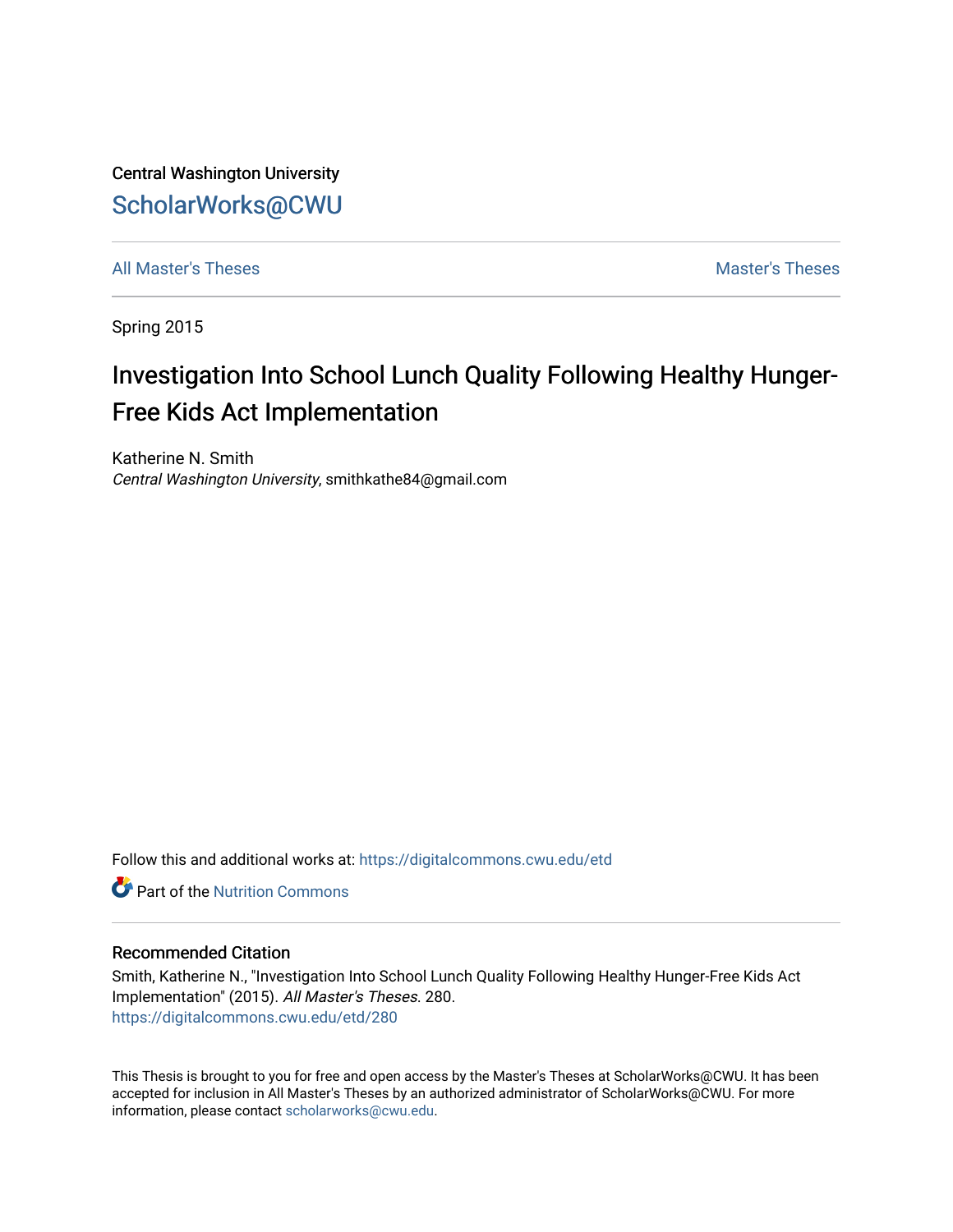# INVESTIGATION INTO SCHOOL LUNCH QUALITY FOLLOWING

# HEALTHY HUNGER-FREE KIDS ACT IMPLEMENTATION

\_\_\_\_\_\_\_\_\_\_\_\_\_\_\_\_\_\_\_\_\_\_\_\_\_\_\_\_\_\_\_\_\_\_

A Thesis

Presented to

The Graduate Faculty

Central Washington University

\_\_\_\_\_\_\_\_\_\_\_\_\_\_\_\_\_\_\_\_\_\_\_\_\_\_\_\_\_\_\_\_\_\_\_

In Partial Fulfillment

of the Requirements for the Degree

Master of Science

Nutrition

by

 $\mathcal{L}_\text{max}$  and  $\mathcal{L}_\text{max}$  and  $\mathcal{L}_\text{max}$  and  $\mathcal{L}_\text{max}$ 

Katherine N. Smith

May 2015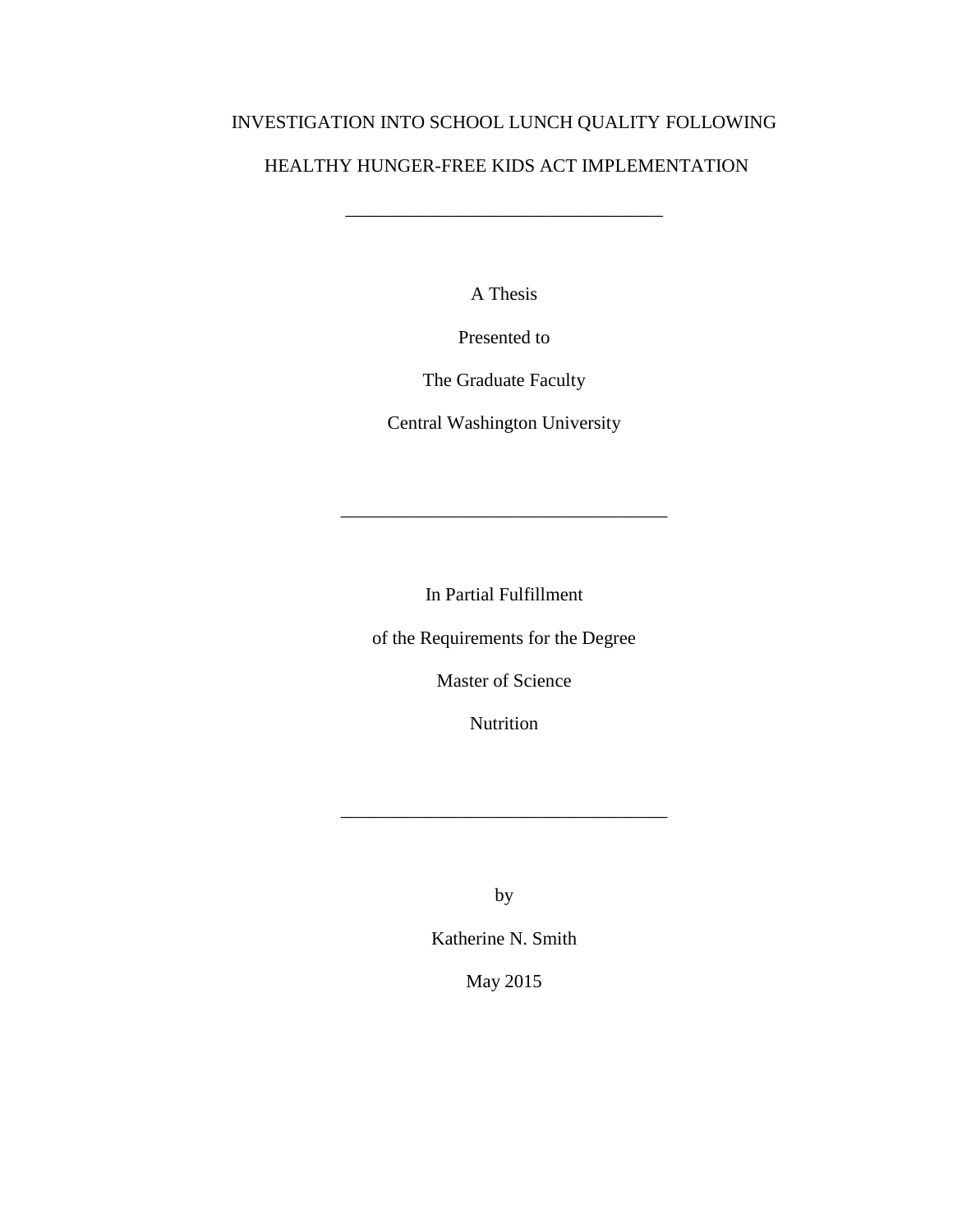# CENTRAL WASHINGTON UNIVERSITY

# Graduate Studies

We hereby approve the thesis of

Katherine N. Smith

Candidate for the degree of Master of Science

# APPROVED FOR THE GRADUATE FACULTY

Dr. Ethan Bergman, Committee Chair

Dr. Tim Englund

\_\_\_\_\_\_\_\_\_\_\_\_\_\_ \_\_\_\_\_\_\_\_\_\_\_\_\_\_\_\_\_\_\_\_\_\_\_\_\_\_\_\_\_\_\_\_\_\_\_\_\_\_\_\_\_

\_\_\_\_\_\_\_\_\_\_\_\_\_\_ \_\_\_\_\_\_\_\_\_\_\_\_\_\_\_\_\_\_\_\_\_\_\_\_\_\_\_\_\_\_\_\_\_\_\_\_\_\_\_\_\_

\_\_\_\_\_\_\_\_\_\_\_\_\_\_ \_\_\_\_\_\_\_\_\_\_\_\_\_\_\_\_\_\_\_\_\_\_\_\_\_\_\_\_\_\_\_\_\_\_\_\_\_\_\_\_\_

\_\_\_\_\_\_\_\_\_\_\_\_\_\_ \_\_\_\_\_\_\_\_\_\_\_\_\_\_\_\_\_\_\_\_\_\_\_\_\_\_\_\_\_\_\_\_\_\_\_\_\_\_\_\_\_

Professor Dana Ogan

Dean of Graduate Studies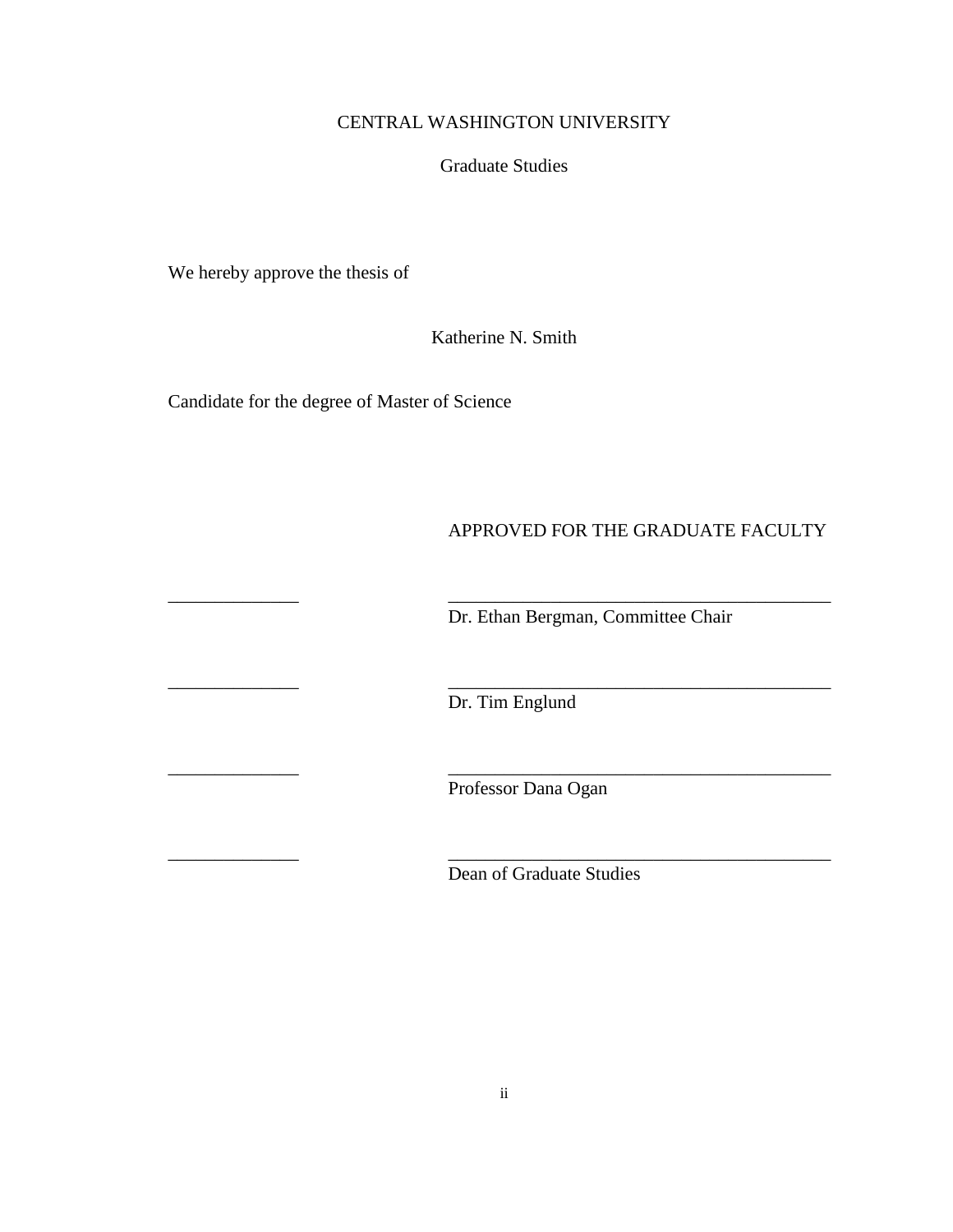# ABSTRACT

# INVESTIGATION INTO SCHOOL LUNCH QUALITY FOLLOWING HEALTHY HUNGER-FREE KIDS ACT IMPLEMENTATION

By

Katherine N. Smith

May 2015

The relationship between school lunch quality and the Healthy Hunger Free Kids Act (HHFKA) revised nutrition standards was investigated. School Lunches from four Washington State elementary schools that earned HealthierUS School Challenge awards. Nutrition content of the meals selected and consumed was assessed using before and after digital photos. Meals were scored using the Healthy Eating Index (HEI) to determine meal quality. Results were based on 1033 lunches (509 pre-HHFKA in Spring 2012 and 524 in Spring 2013) and revealed improved HEI scores for most components post-HHFKA implementation school lunches both served and consumed. Implications of the differences in HEI scores are discussed.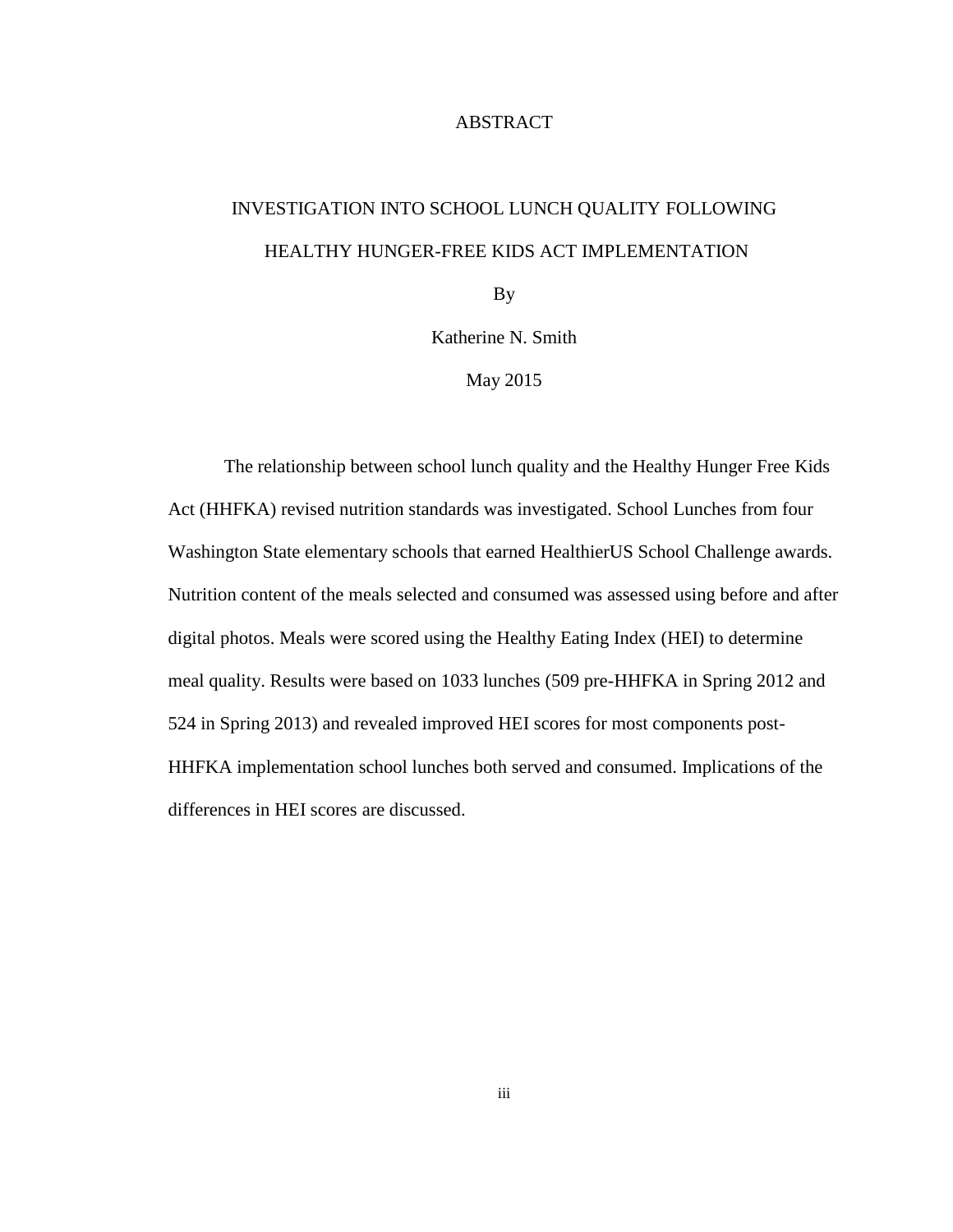| Chapter      | Page                                                             |
|--------------|------------------------------------------------------------------|
| I            |                                                                  |
| $\mathbf{I}$ |                                                                  |
| Ш            | Lunches Brought from Home Compared to Lunches Served in Schools7 |
|              | 27                                                               |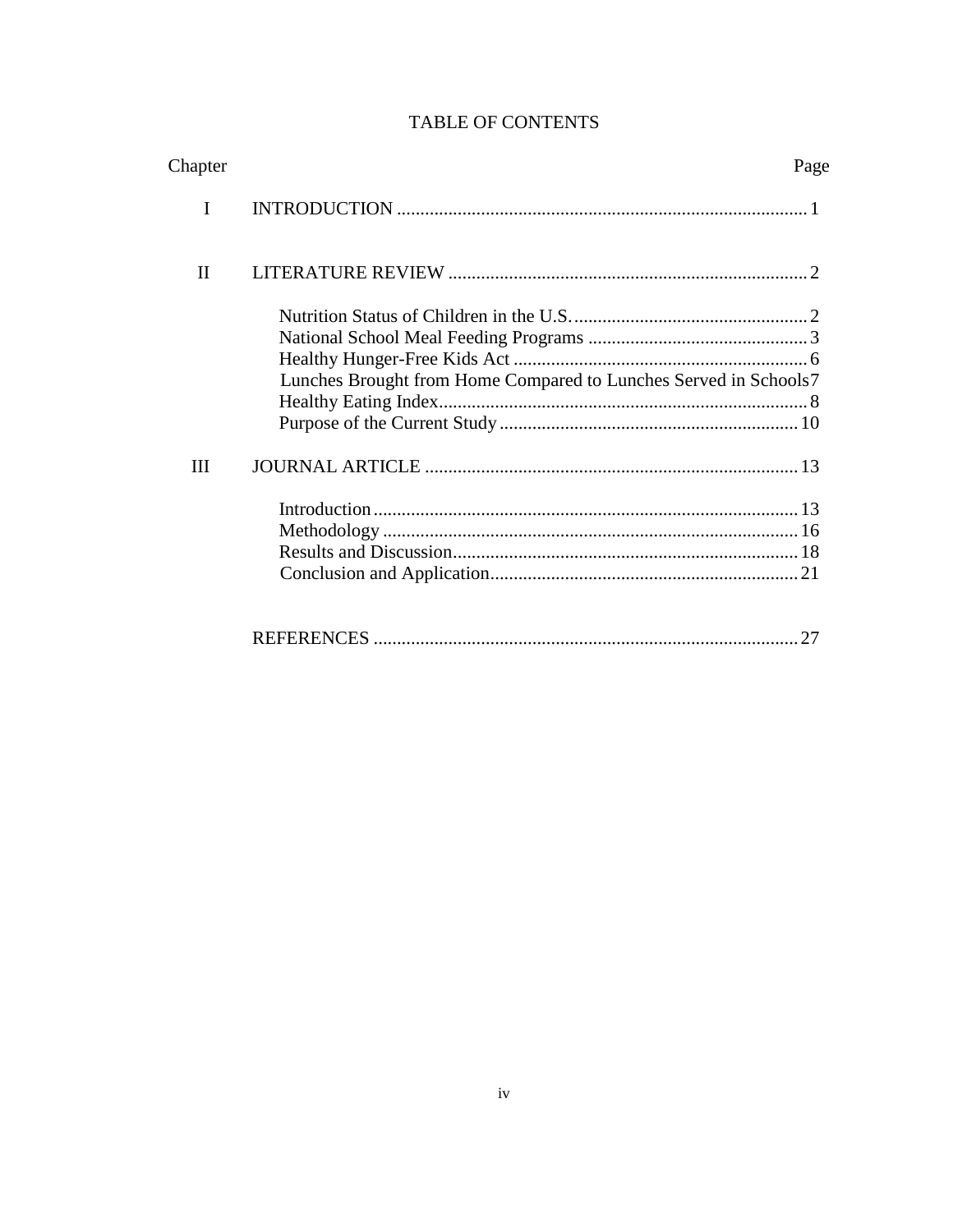# LIST OF TABLES

| Table |                                                                                                                                                                 | Page |
|-------|-----------------------------------------------------------------------------------------------------------------------------------------------------------------|------|
| 1     |                                                                                                                                                                 |      |
| 2     | Comparison of School Meal Initiative Guidelines and Healthy<br>Hunger-Free Kids Act Guidelines under Final Rule<br>"Nutrition Standards in the National School" |      |
| 3     | Healthy Eating Index Scores of Four Healthier US School<br><b>Challenge Elementary School Lunches Selected</b>                                                  |      |
| 4     | HEI Component Scores and Percent of Maximum Score<br>for HEI Components for NSLP Meals Consumed                                                                 | 28   |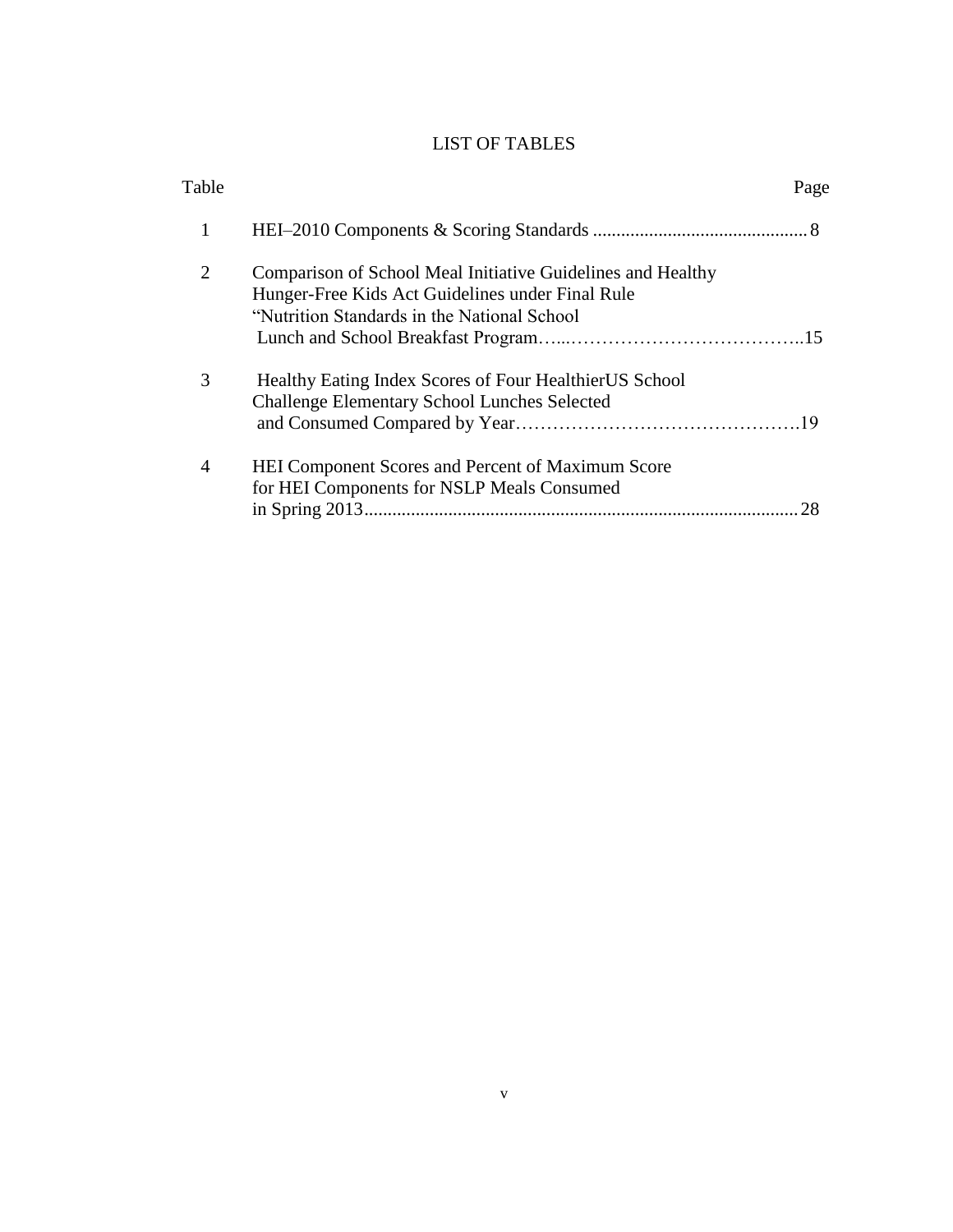#### **CHAPTER I**

# **INTRODUCTION**

Supportive nutrition is crucial for children's health both short-term and long-term. A healthy diet helps protect against nutrient deficiencies, obesity, and other chronic diseases. Providing an adequate nutritional start has a positive impact not only on a child's physical development, but also their mental and social development. Poor nutrition and its consequences are a major concern in the United States. With millions of children attending public schools, meals offered in schools are a consistent way to help reduce food insecurity, poor nutrition and the complications that result among American youth.

School lunches are offered to every student through the National School Lunch Program (NSLP). The NSLP is also one of the largest nutrition assistance programs in the United States and is the basis of nutrition services in schools. Standards for school lunches have been continuously reevaluated and revised. The most current revision of meal standards for the NSLP were outlined in the final rule of the Healthy Hunger Free Kids Act of 2010 (HHFKA), published in the Federal Register (Federal Register, 2012). The HHFKA required changes in the overall meal structure of lunches served in schools.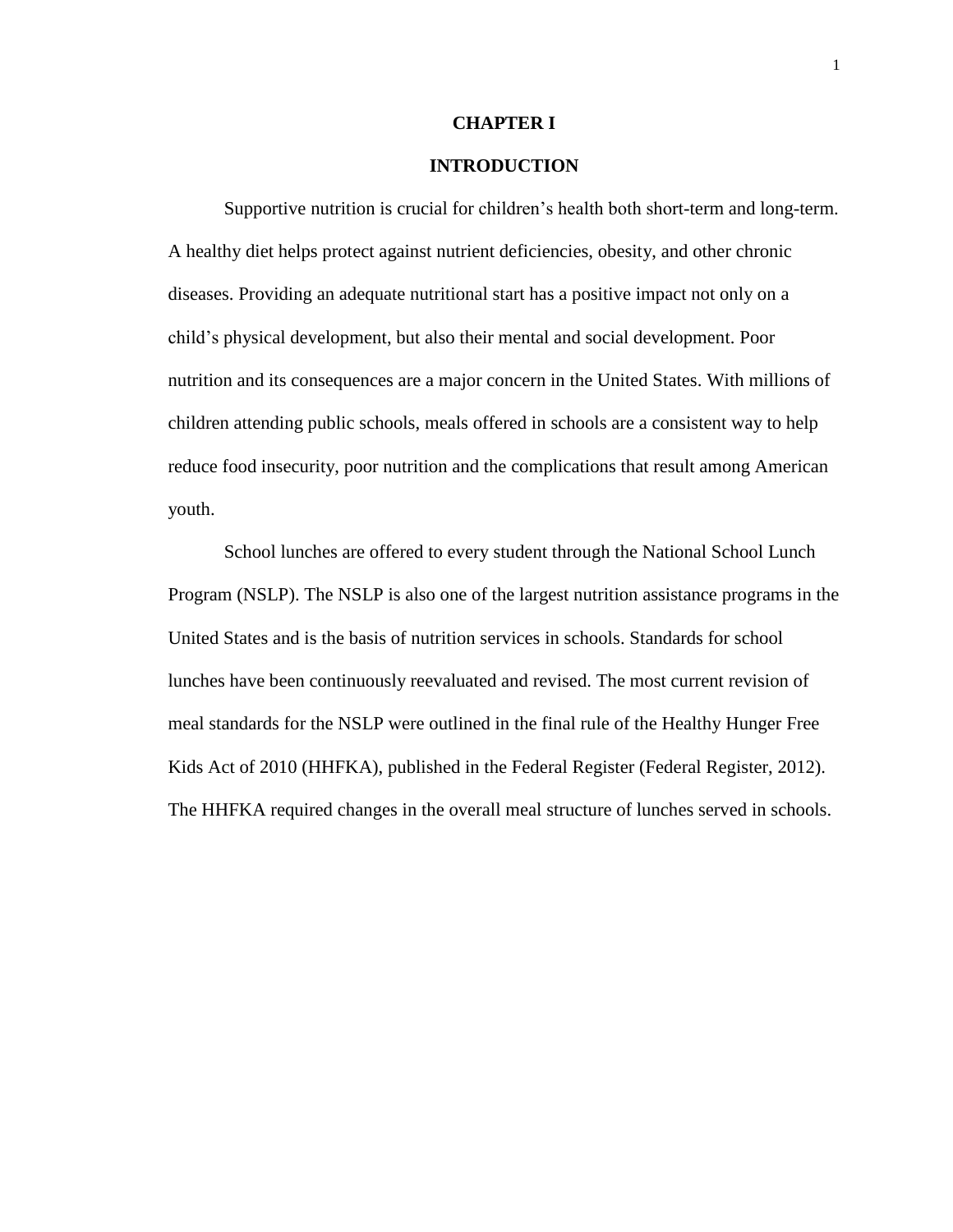#### **CHAPTER II**

# **LITERATURE REVIEW**

#### **Nutrition Status of Children in the U.S.**

Proper nutrition is essential for the long-term health of children. A healthy diet helps protect against all forms of malnutrition that can lead to nutrient deficiencies, obesity, diabetes, and other chronic disease ("WHO Healthy Diet," 2014)**.** Giving a child a supportive and adequate nutritional start has a positive impact not only on their physical development but also their mental and social development. A study completed in 2013 investigated the nutritional intake of  $52005<sup>th</sup>$  grade student and tested their academic abilities. This study found that students with a higher intake of vegetables and lower caloric intake of fat were significantly less likely to perform poorly on academic assessments (Florence, Asbridge, & Veugelers, 2008). Based on this study and other findings, there is evidence that good nutrition results in better performance in the classroom. On the contrary, those who don't eat a well-balanced diet perform poorly in comparison. Food insecurity refers to the condition that individual or families don't have read access to a secure food source resulting in individuals or families going without food at some point in the year. Food insecurity and its consequences are a major concern in the United States.

In 2013, 19.5% of American households with children were reported to be food insecure at least some point during that year. Almost half of those families (9.9% of the study sample) reported both children and adults experienced food access problems, at various times reduced food intake and altered eating patterns due to limited food resources (Coleman-Jensen, Gregory, , & Singh 2014). Additionally, children from food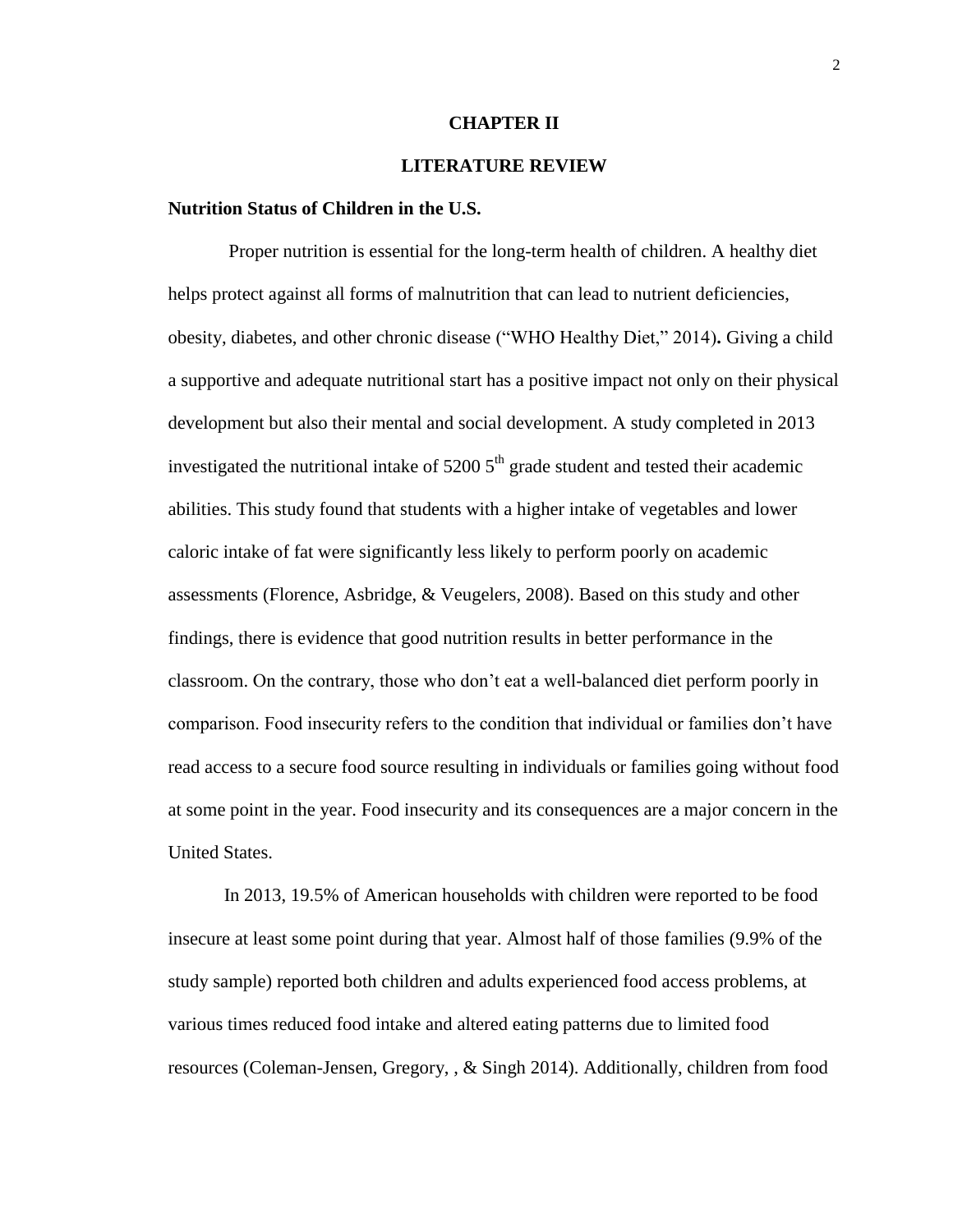insecure households are more likely to be overweight or obese (Casey et al., 2006). According to present Centers Disease Control and Prevention 2007 guidelines, child and adolescent weight classification are based on age and gender norms and include the following categories: (a) "underweight," defined as having a BMI-for-age (weight in kilograms divided by the square of height in meters) that is less than the 5th percentile (b) "healthy weight," defined as having a BMI-for-age greater than the 5th percentile and less than the 85thpercentile; (c) "overweight," defined as having a BMI-for-age at or above the  $85<sup>th</sup>$  percentile but less than the  $95<sup>th</sup>$  percentile; and (d) "obese," defined as having a BMI at or above the 95th percentile ("Healthy Weight," 2014).

The prevalence of childhood obesity is high in America with approximately 16.9% of 2-19 year olds in the United States being obese during 2011-2012 (Ogden, Carroll., Kit, & Flegal, 2014) The percentage of obesity in America has been steadily increasing. From 1980-2008 the prevalence of obesity in the U.S. has more than doubled among adults and more than tripled among children (Office of the Surgeon General (US), 2010). Even though children are consuming adequate or excessive food calories, they are not meeting the federal Dietary Guidelines for Americans (Smith, Guenther, Subar, Kirkpatrick, & Dodd, 2010) Food insecurity and childhood obesity combined implicate future consequences for children. Overweight and obese children face short and long term complications such as chronic inflammation, cardiovascular disease, type 2 diabetes, metabolic syndrome, mental health disorders, lower self-esteem, and underachievement in school and even increased mortality (Dietz, 1998; Reilly et al., 2003). School meals are a consistent avenue to help alleviate food insecurity, poor nutrition and the complications that result among American youth.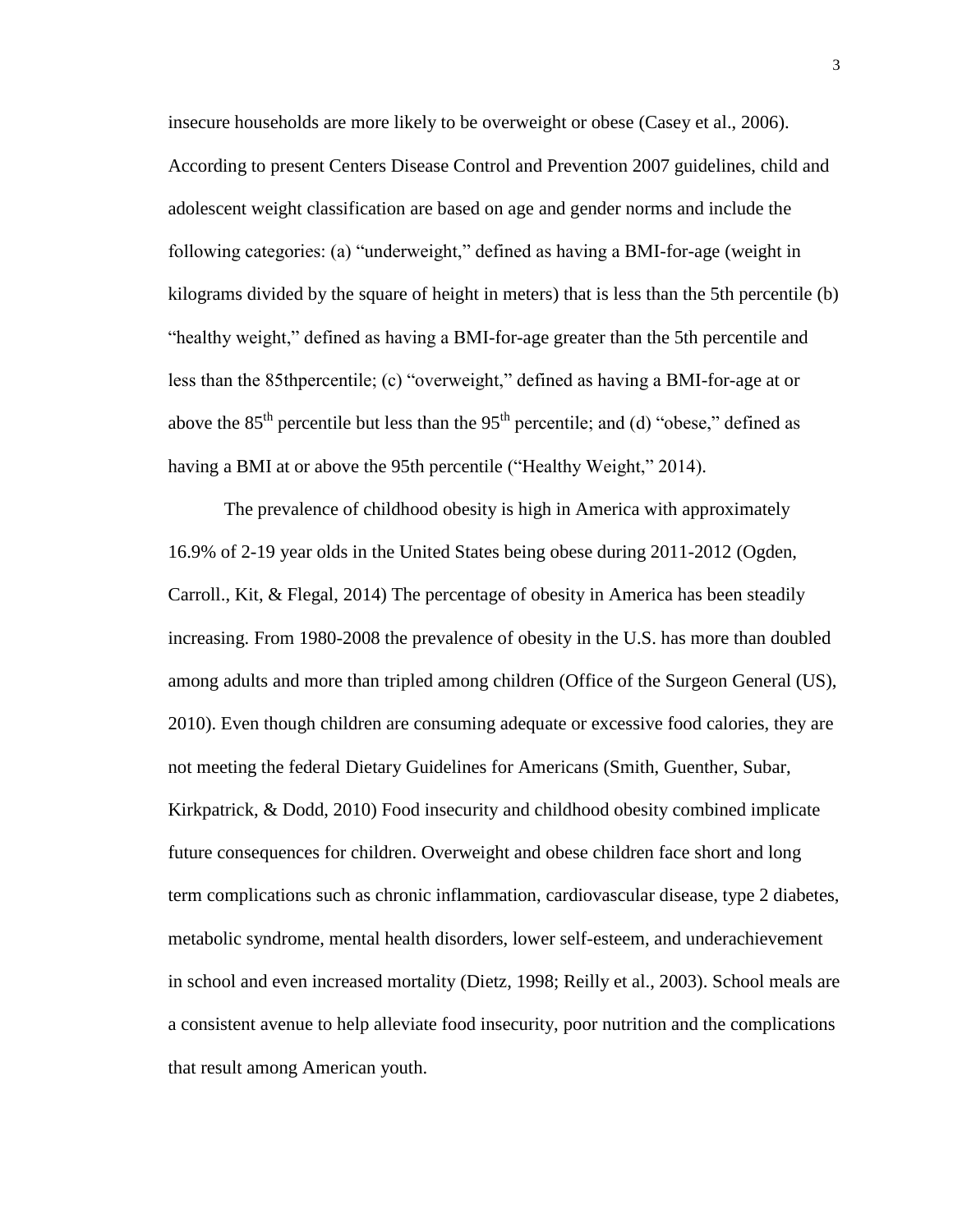#### **National School Meal Feeding Programs**

Children who eat well perform better in class and have a greater opportunity to succeed in school. The rise in childhood obesity has brought scrutiny to the types and amounts foods offered and eaten at school and how that is affecting a child's overall diet intake (Hastert & Babey, 2009) Children spend more waking hours at school than they do at home during the school year and therefore schools are an ideal setting for teaching young people how to adopt and maintain a healthy, active lifestyle (Stang, 2010; Story, Nanney, & Schwartz, 2009)

School lunches are offered to every student through the NSLP. The NSLP is also one of the largest nutrition assistance programs in the United States and is the basis of nutrition services in schools. The NSLP has been in effect since 1946 when President Harry Truman signed it into law. Truman identified childhood nutrition as an important measure of national security. This Act established the NSLP in order to meet one-third to one-half the daily nutrition requirements for a 10-12 year old child in an effort to decrease the number of underweight, undernourished children in the United States. The Act was also structured to model good dietary habits for children and teach families about adequate food offerings by setting nutrition standards for school meals offered ("USDA School Lunch Act", 2010)

Standards for school lunches have been continuously reevaluated and revised based upon the population's needs, political influences, and the most current research. Initially, revisions were directed at the financial aspects of the program. In 1962, there were major revisions made to the National School Lunch Act. One of these revisions included a formula used by Congress to provide special assistance in the form of cash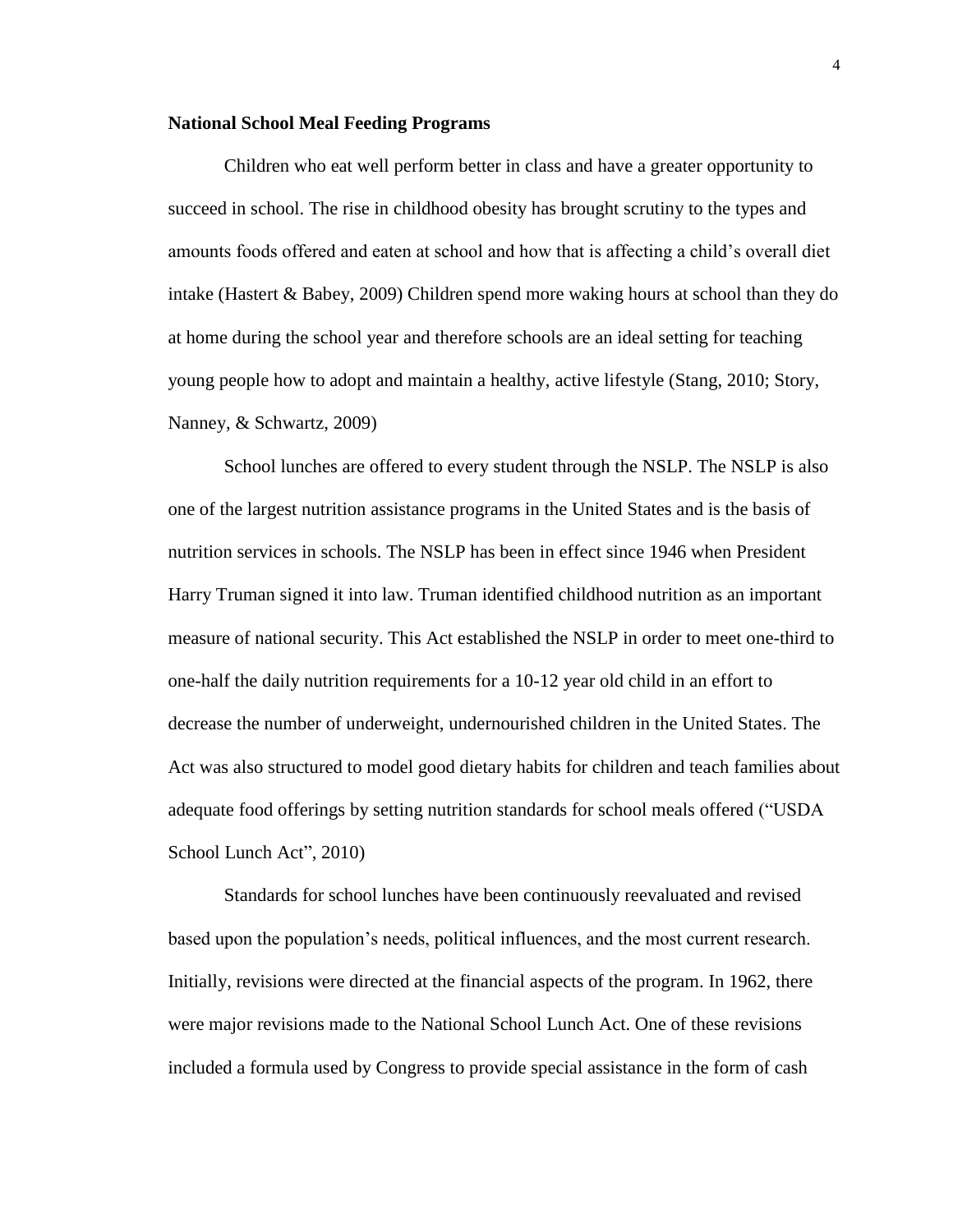reimbursement for meals served free or at substantially reduced prices to needy children ("USDA School Lunch Act", 2010). Standards regarding meal quality and nutrient content began to become a major focus on a federal level during 1990s with multiple initiatives and acts created that changed the structure of school lunch offerings.

In 1994, The School Meals Initiative for Healthy Children revised school lunch standards to comply with Dietary Guidelines for Americans for children over the age of 2. This Initiative required that school meals contain less than 30 percent of calories from fat and less than 10 percent of calories from saturated fat over the course of a week ( Lutz, S.M., Hirschman, J., & Smallwood, D.M. 1994). In 1996, the Healthy Meals for Children Act created more flexibility in commodities ordering to support increased use of fruits, vegetables, and grains on school menus (House Report 104-561, 1996). The structure and purpose of the NSLP continues to evolve. The NSLP still offers meals with the purpose of decreasing food insecurity and malnourishment. However, the primary nutrition problem has shifted from undernourishment to obesity in children (Guthrie, Newman, & Ralston 2009; Ralston, Newman, Clauson, Guthrie, & Buzby 2008).

Because children spend a significant amount of time at school, the school environment is a feasible area to improve children's diets and reduce their risk of obesity (Briefel, Crepinsek, Cabili, Wilson, & Gleason, 2009). Over one million children attended schools in Washington State during the 2013-2014 school year and 45.9% (roughly 484,363 student) of those students were eligible to receive free or reduced school lunch because their households were at or below 185% of the poverty income level ("Washington State Report Card," 2015). Children who live in poverty are more likely to have food insecurity (Coleman-Jensen et al., 2014).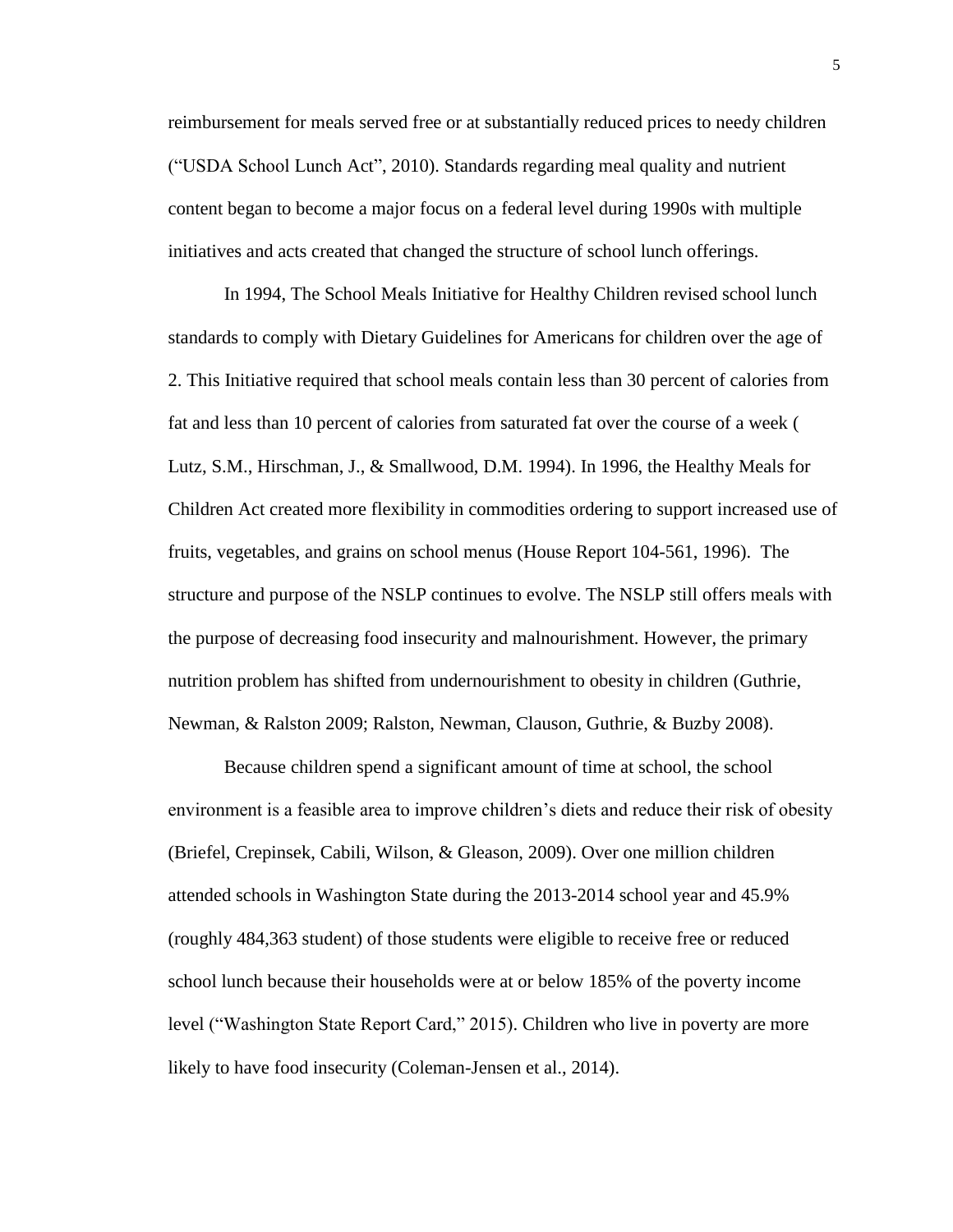The NSLP has utilized federal funds to provide low cost or free meals to prevent low food intake. More recently, the NSLP has implemented new guidelines to prevent the overfeeding of low nutrient dense foods that lead to obesity (USDA, 2013). In 2004, the USDA introduced the HealthierUS School Challenge (HUSSC), which is a voluntary initiative for schools that participate in the NSLP to make positive changes to their nutrition and wellness programs. Schools are recognized for creating healthier school environments through promotion of nutrition and physical activity. In 2010, First Lady Michele Obama introduced the "Let's Move" campaign that included encouragement for schools to participate in HUSSC. Schools that participate in this initiative are eligible to receive monetary rewards depending upon how well they adhere to the HUSSC program criteria. HUSSC award levels include Bronze, Silver, Gold, and Gold Award of Distinction ("Child Nutrition Program - HealthierUS School Challenge," 2014). The First Lady announced on February 10, 2012 that 2,862 schools had then met the HealthierUS School Challenge ("Healthy Schools | Let's Move!," 2014). The participation in the program is on a voluntary basis and not all students in the NSLP benefited from the change from these incentives because the criterion for HUSSC are not a requirement for every school and organization participating in the NSLP.

#### **Healthy Hunger-Free Kids Act**

The most current revision of meal standards for the NSLP were outlined in the final rule of the Healthy Hunger Free Kids Act of 2010 (HHFKA), published in the Federal Register (2012). The HHFKA is intended to assist school nutrition staff in providing school meals that better align with the Dietary Guidelines for Americans. Requirements of the HHFKA include new professional standards for school food service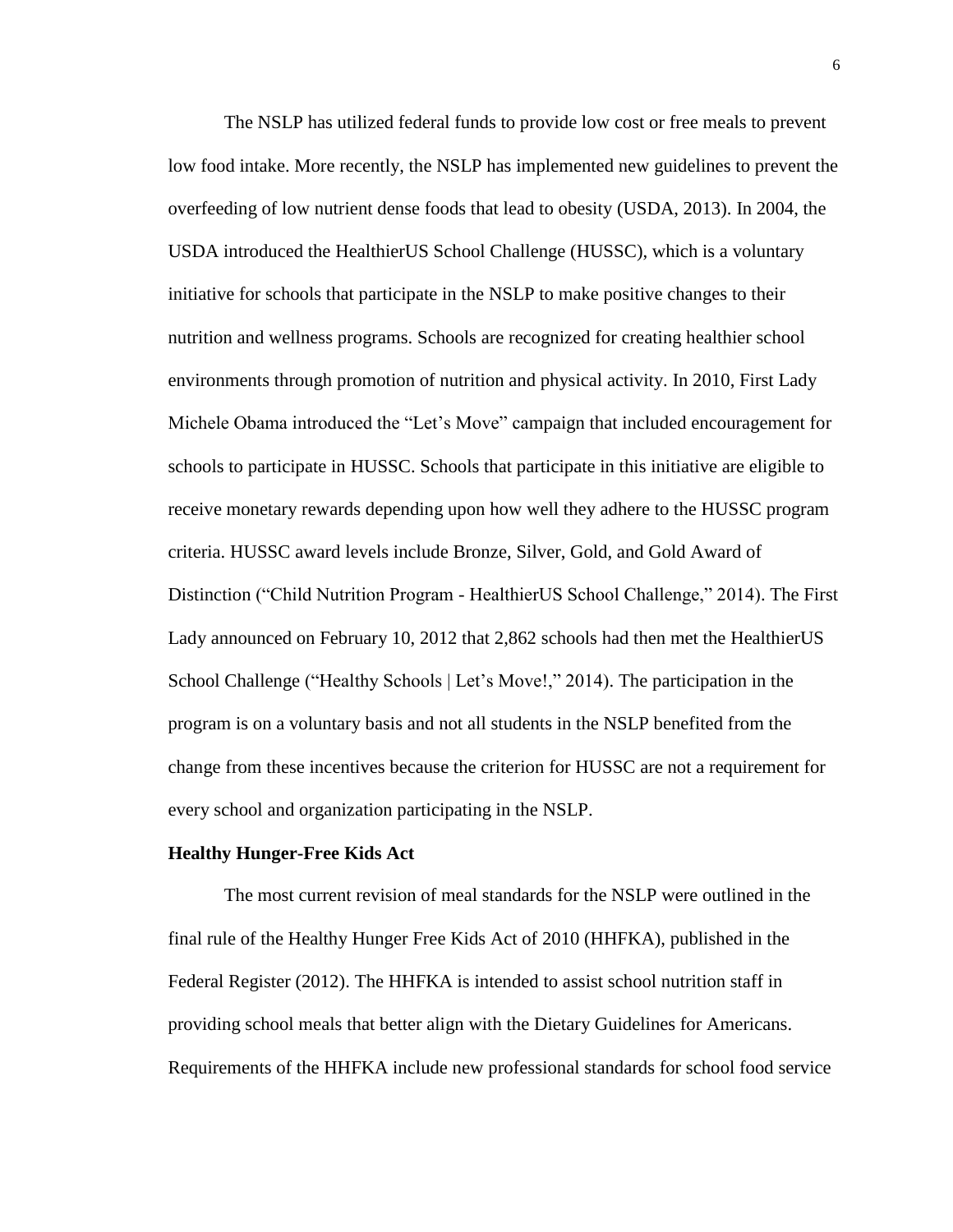staff that include an action plan and ongoing training for school food service positions. Also, the HHFKA introduced changes to the NSLP that added national nutrition standards for all food sold in schools during the school day, including a la carte lines and vending machines. The final rule contains a standardized food-based menu planning system to be used by all schools. HHFKA also includes the requirements that meals be within a caloric range based on the RDA for both minimums and maximums for each grade group (K-6, 6-8, 9-12) and an increase in the amounts of fruits and vegetables required to be served in each school meal. Additionally, the final rule limits the amount of sodium served and requires that foods served do not contain non-naturally occurring trans fats (Federal Register, 2012). Refer to Table 1 for HHFKA requirements compared to the School Meal Initiative Guidelines.

#### **Lunches Brought from Home Compared to Lunches Served in Schools**

Implementation of the HHFKA nutrition standards took effect nationwide in the fall of the 2012-2013 academic year. Initial reactions to the lunches served with the HHFKA standards indicate very few school staff perceived strong resistance to change from students (Turner & Chaloupka, 2014). In rural areas, it was reported that parents felt schools were an appropriate place to offer nutritious food, yet the school meal were perceived as bland and unappealing. This indicates that nutritious food that is also appealing can increase fruit and vegetable intake (Jeffries, Thayer, Hennink-Kaminski,  $\&$ Noar, 2015).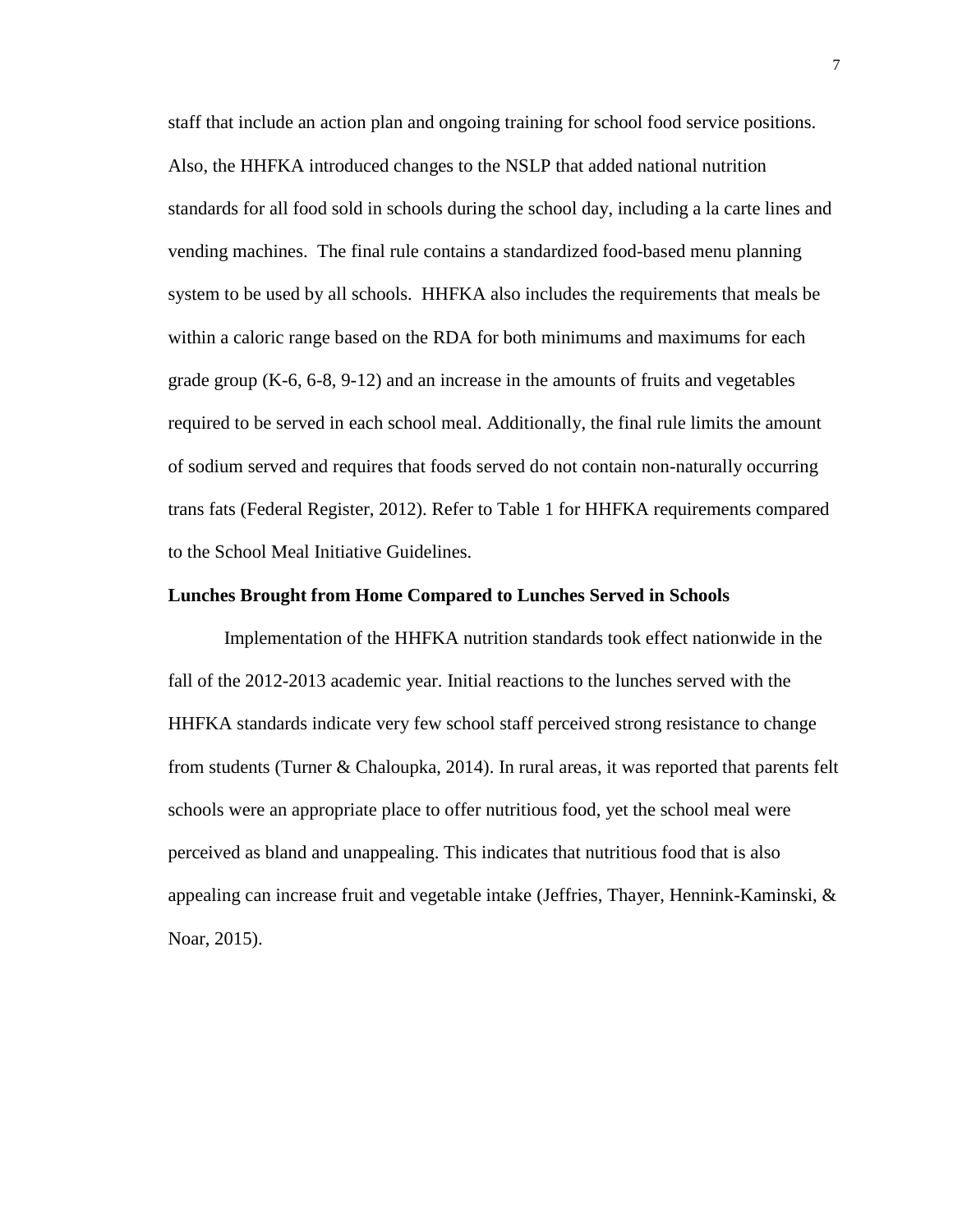# **Table 1.**

# *HEI–2010 Components & Scoring Standards*

| <b>Adequacy:</b>                                    |                       |                                         |                                                         |  |
|-----------------------------------------------------|-----------------------|-----------------------------------------|---------------------------------------------------------|--|
| Component                                           | <b>Maximum points</b> | <b>Standard for</b><br>maximum score    | <b>Standard for</b><br>minimum score of<br>zero         |  |
| <b>Total Fruit</b> <sup>1</sup>                     | 5                     | $\geq$ 0.8 cup equiv. per<br>1,000 kcal | No Fruit                                                |  |
| <b>Whole Fruit</b>                                  | 5                     | $\geq$ 0.4 cup equiv. per<br>1,000 kcal | No Whole Fruit                                          |  |
| Total Vegetables <sup>3</sup>                       | 5                     | $\geq$ 1.1 cup equiv. per<br>1,000 kcal | No Vegetables                                           |  |
| <b>Greens and Beans<sup>3</sup></b>                 | 5                     | $\geq$ 0.2 cup equiv. per<br>1,000 kcal | No Dark Green<br><b>Vegetables or Beans</b><br>and Peas |  |
| <b>Whole Grains</b>                                 | 10                    | $\geq$ 1.5 oz equiv. per<br>1,000 kcal  | No Whole Grains                                         |  |
| Dairy <sup>4</sup>                                  | 10                    | $\geq$ 1.3 cup equiv. per<br>1,000 kcal | No Dairy                                                |  |
| Total Protein Foods <sup>2</sup>                    | 5                     | $\geq$ 2.5 oz equiv. per<br>1,000 kcal  | No Protein Foods                                        |  |
| <b>Seafood and Plant</b><br>Proteins <sup>5,6</sup> | 5                     | $\geq$ 0.8 oz equiv. per<br>1,000 kcal  | No Seafood or Plant<br>Proteins                         |  |
| Fatty Acids <sup>7</sup>                            | 10                    | $(PUFAs +$<br>MUFAs)/SFAs<br>>2.5       | $(PUFAs +$<br>MUFAs)/SFAs < 1.2                         |  |
| <b>Moderation:</b>                                  |                       |                                         |                                                         |  |
| Component                                           | <b>Maximum points</b> | <b>Standard for</b><br>maximum score    | <b>Standard for</b><br>minimum score of<br>zero         |  |
| <b>Refined Grains</b>                               | 10                    | $\leq$ 1.8 oz equiv. per<br>1,000 kcal  | $\geq$ 4.3 oz equiv. per 1,000<br>kcal                  |  |
| Sodium                                              | 10                    | $\leq$ 1.1 gram per<br>1,000 kcal       | $\geq$ 2.0 grams per 1,000<br>kcal                      |  |
| <b>Empty Calories</b> <sup>8</sup>                  | 20                    | $\leq$ 19% of energy                    | $\geq$ 50% of energy                                    |  |

**1:** Includes fruit juice.

**2:** Includes all forms except juice.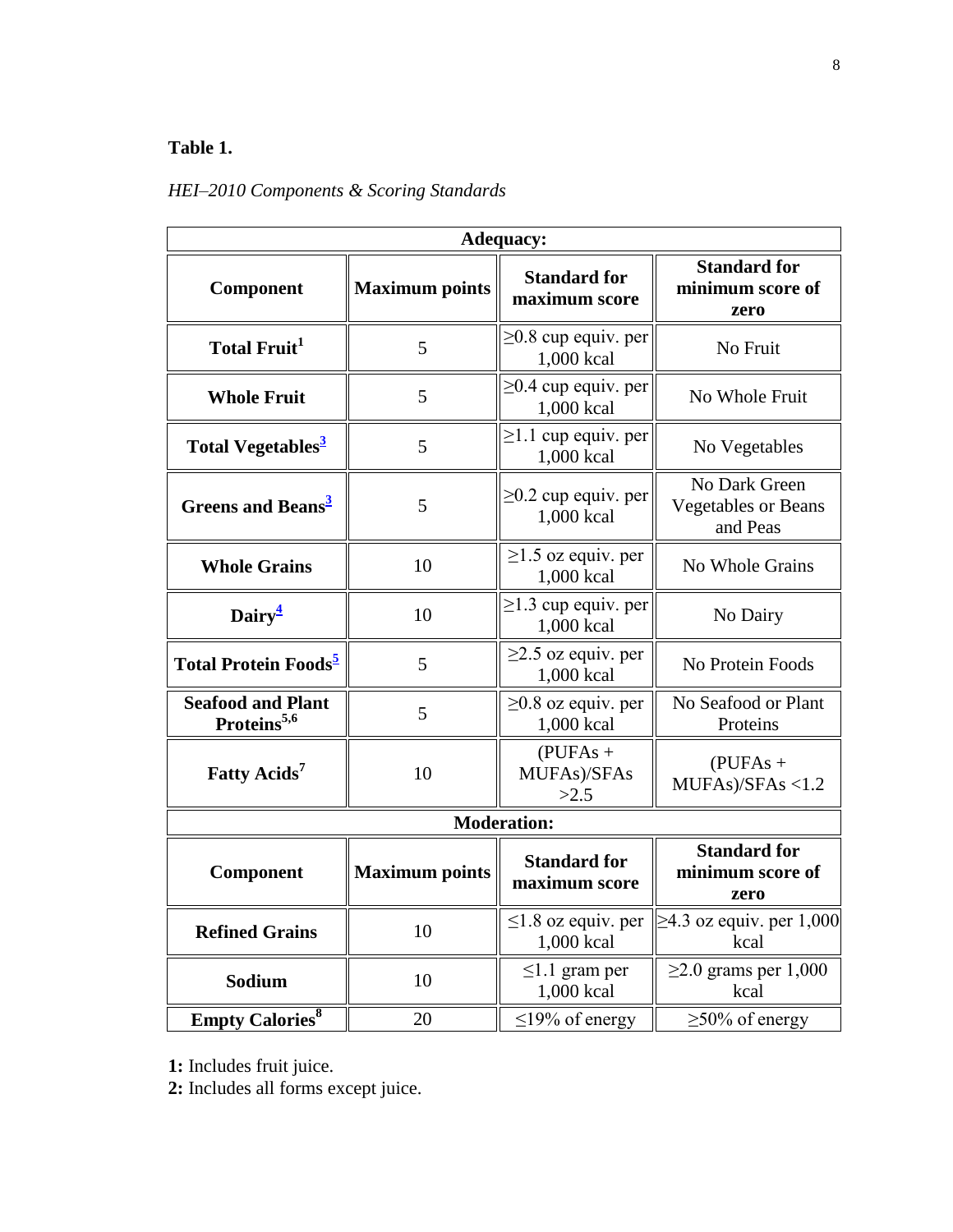**3:** Includes any beans and peas not counted as Total Protein Foods. **4:** Includes all milk products, such as fluid milk, yogurt, and cheese, and fortified soy beverages.

**5:** Beans and peas are included here (and not with vegetables) when the Total Protein Foods standard is otherwise not met.

**6:** Includes seafood, nuts, seeds, soy products (other than beverages) as well as beans and peas counted as Total Protein Foods.

**7:** Ratio of poly- and monounsaturated fatty acids to saturated fatty acids.

**8:** Calories from solid fats, alcohol, and added sugars; threshold for counting alcohol is >13 grams/1000 kcal.

Adapted from the National Cancer Institute *Developing the Healthy Eating Index-2010*

Since the enactment of HHFKA*,* much focus has been brought to NSLP meals

versus lunches brought from home and the quality of these meals. Research indicates that

lunches brought from home are more often nutritionally deficient than lunches served by

the school lunch program both before and after the implementation of the HHFKA.

Nutrients assessed in two of these studies included total fat, saturated fat, carbohydrates,

protein, calcium, total dietary fiber, cholesterol, iron, sodium, vitamin A, and vitamin C. (

Farris, et al., 2014; Bergman, et al., 2014). These findings support the thought that school

lunch meals have been more nutritious that lunches brought from home, even before the

latest NSLP standards.

Research has also been done comparing the nutrient content of NSLP lunches selected and consumed both before and after the implementation of the HHFKA. It was shown that there were improvements in both selected and consumed nutrients when comparing meals before implementation of HHFKA standards to meals after implementation of HHFKA standards. Nutrients assessed included total fat, saturated fat, carbohydrates, protein, calcium, total dietary fiber, cholesterol, iron, sodium, vitamin A, and vitamin C. (Bergman et al., 2014). Investigating NSLP meal quality by assessing nutrient content is an effective way of indicating how nutrient dense NSLP meals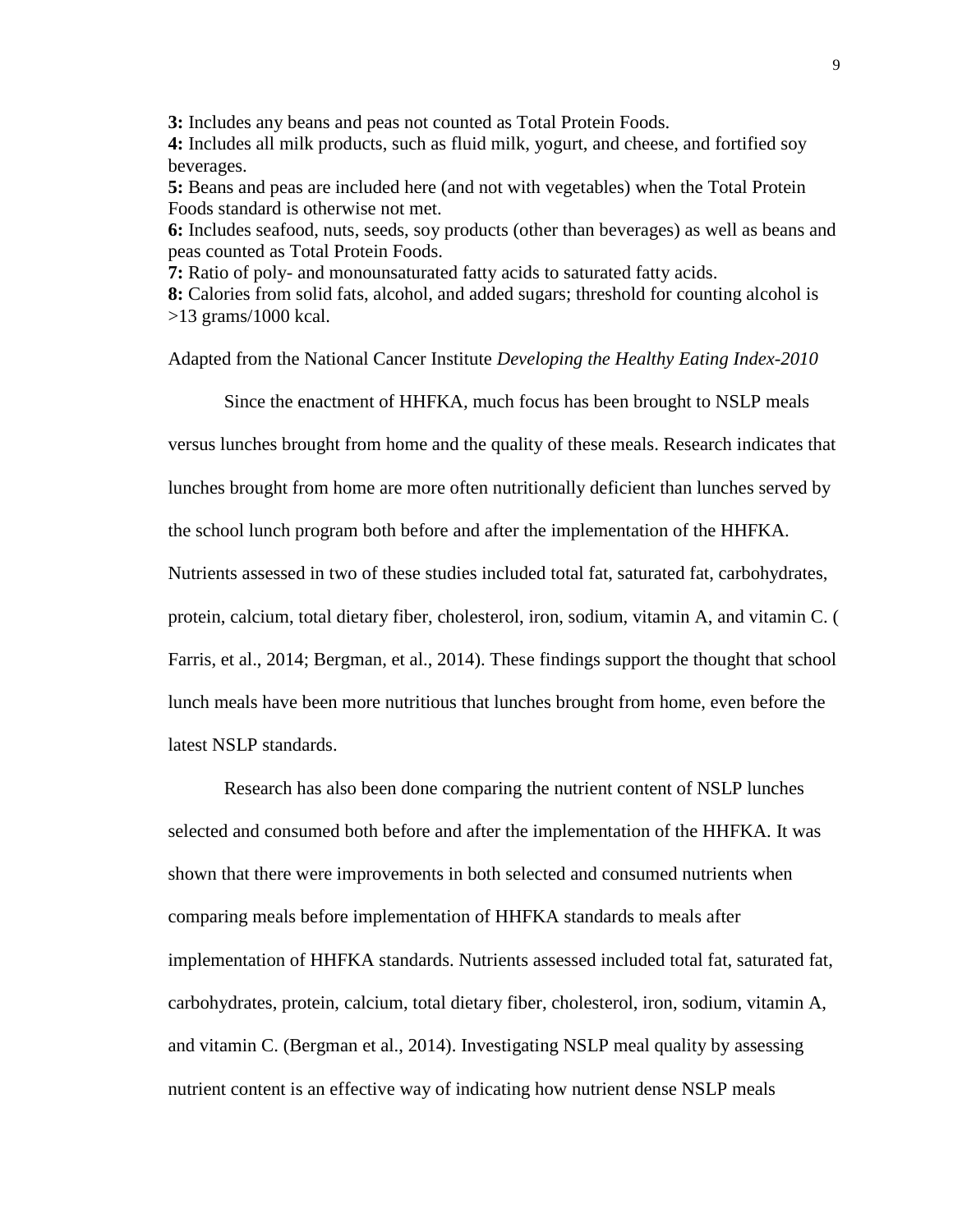selected and consumed really are. There are multiple ways to reliably evaluate the quality of meals and overall diet of people in the United States. One method that is frequently used is the Healthy Eating Index (HEI). The HHFKA standards are modeled around the food component structure, which also aligns with the structure of the Healthy Eating Index.

## **Healthy Eating Index**

The Healthy Eating Index is a dietary assessment tool that is comprised of 12 components that are designed to measure quality of diets by how well they meet the recommendations of the 2010 Dietary Guidelines for Americans ("Healthy Eating Index | Center for Nutrition Policy and Promotion," 2014)**.** The 12 categories are as follows: Total Fruit, Whole Fruit, Total Vegetables, Greens and Beans, Whole Grains, Dairy, Total Protein Foods, Seafood and Plant Proteins, Fatty Acids, Refined Grains, Sodium, and Empty Calories. Each category has a potential score with all categories maximum scores totaling to a score of 100. The scoring standards are density-based, for example, percent of total calories or per 1,000 calories. This scoring method is used to better assess the different types of food in a relative manner (Guenther et al., 2012).

Diet quality is assessed from two perspectives: nine components being score for adequacy (dietary components in which increased consumption is recommended) and three components being scored for moderation (dietary components that are recommended in limited quantities). For the adequacy components, this means that increasing levels of intake receive increasingly higher scores; whereas for the moderation components, increasing levels of intake receive decreasingly lower scores. Please see Table 1 below for detail on how the HEI score is computed. The higher the total HEI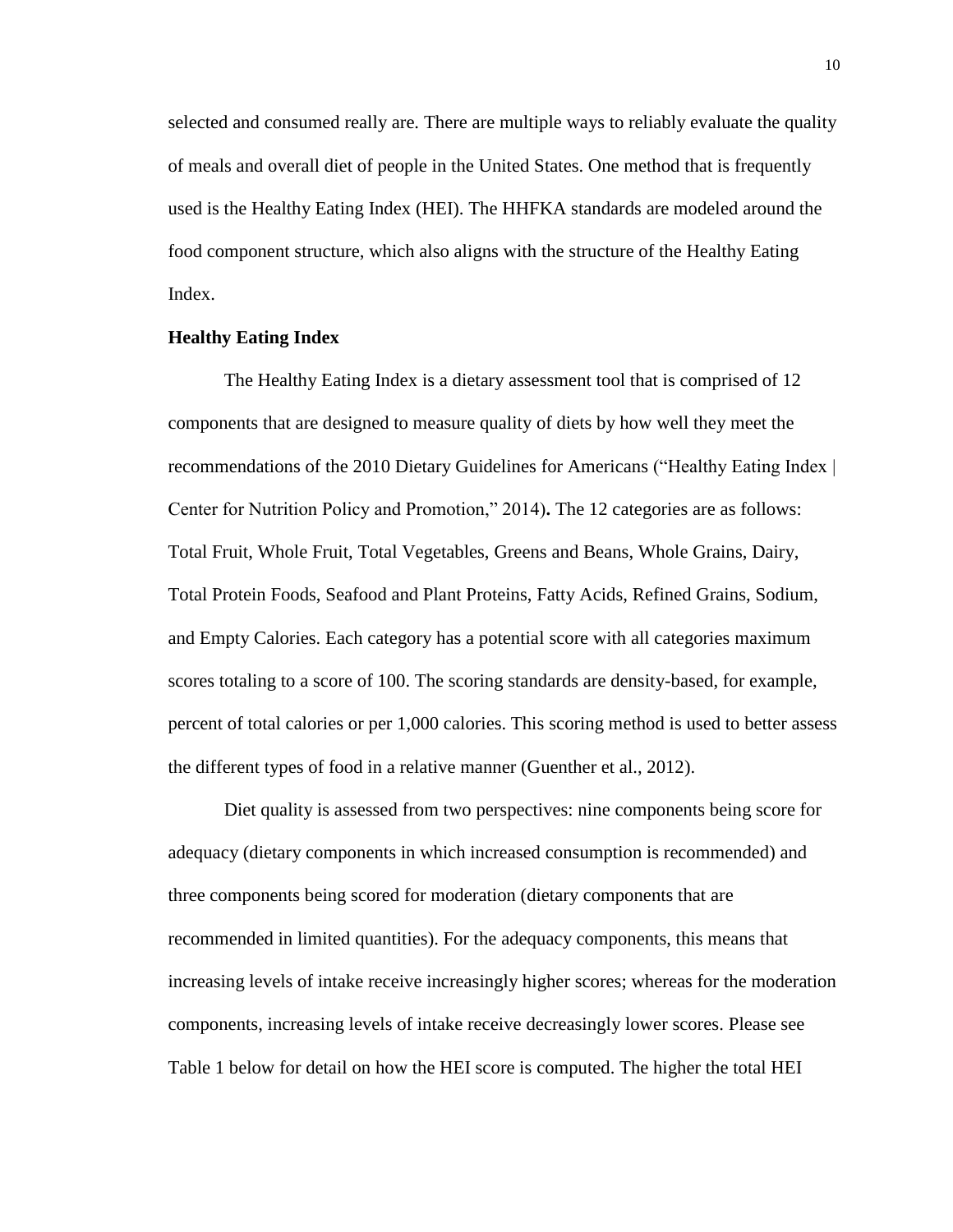score the better the adherence to dietary guidelines. The quality of the diets of American children, ages 2-17, was found to be below the dietary guidelines in the years 2003- 04,2005-06, and 2007-08 with total HEI scores ranging from 47 to 50 out of 100 (Center for Nutrition Policy and Promotion, 2013). HEI of scores these children could have been improved by increasing intake of vegetables, decreasing the amount of sodium and empty calories and by replacing refined grains with whole grains.

The HHFKA was implemented to increase the meal quality of NSLP meals. Lunches have been found to have an increase in nutrition value; however, further research has shown that, in some areas, school lunches still need some improvements to reach HHFKA standards (Echon, 2014). This research was completed in the school years 2010-11 and 2011-2012 in five states. Further research should be done in other regions before drawing a conclusion to represent the NSLP as a whole. Research is limited in regards to quality of NSLP meals offered and consumed since the implementation of the HHFKA. Additionally, there is limited research investigating NSLP meal quality by food components structure and to truly assess to what degree NSLP meals are meeting the HHFKA goal.

# **Purpose of the Current Study**

Therefore the purpose of this study is to investigate the effect of meal components changes related to the implementation the Healthy Hunger-Free Kids Act of 2010 on school lunch quality and consumption rates using the Healthy Eating Index when compared to school lunch quality and previous to implementation of the Healthy Huger-Free Kids Act.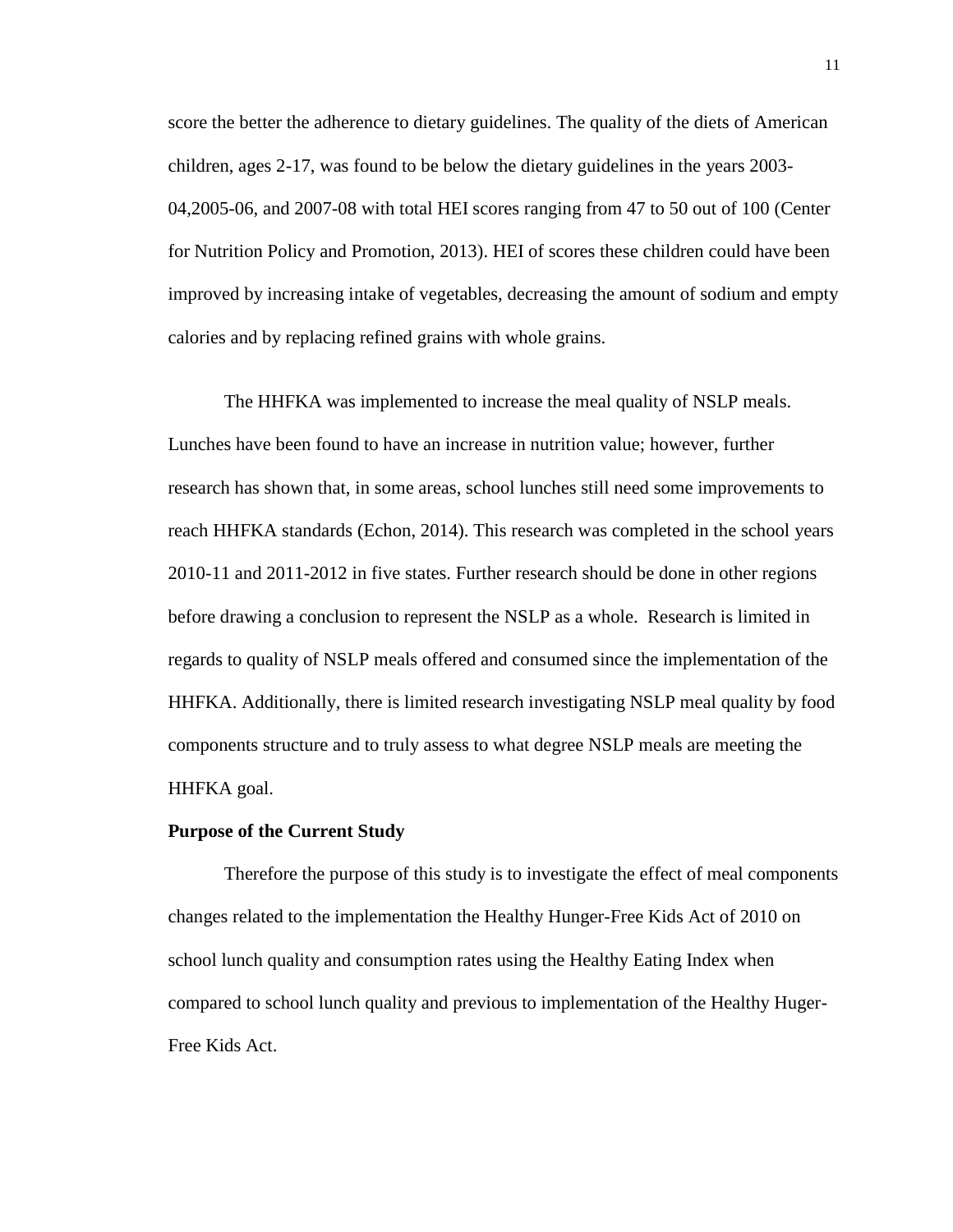# **CHAPTER III JOURNAL ARTICLE**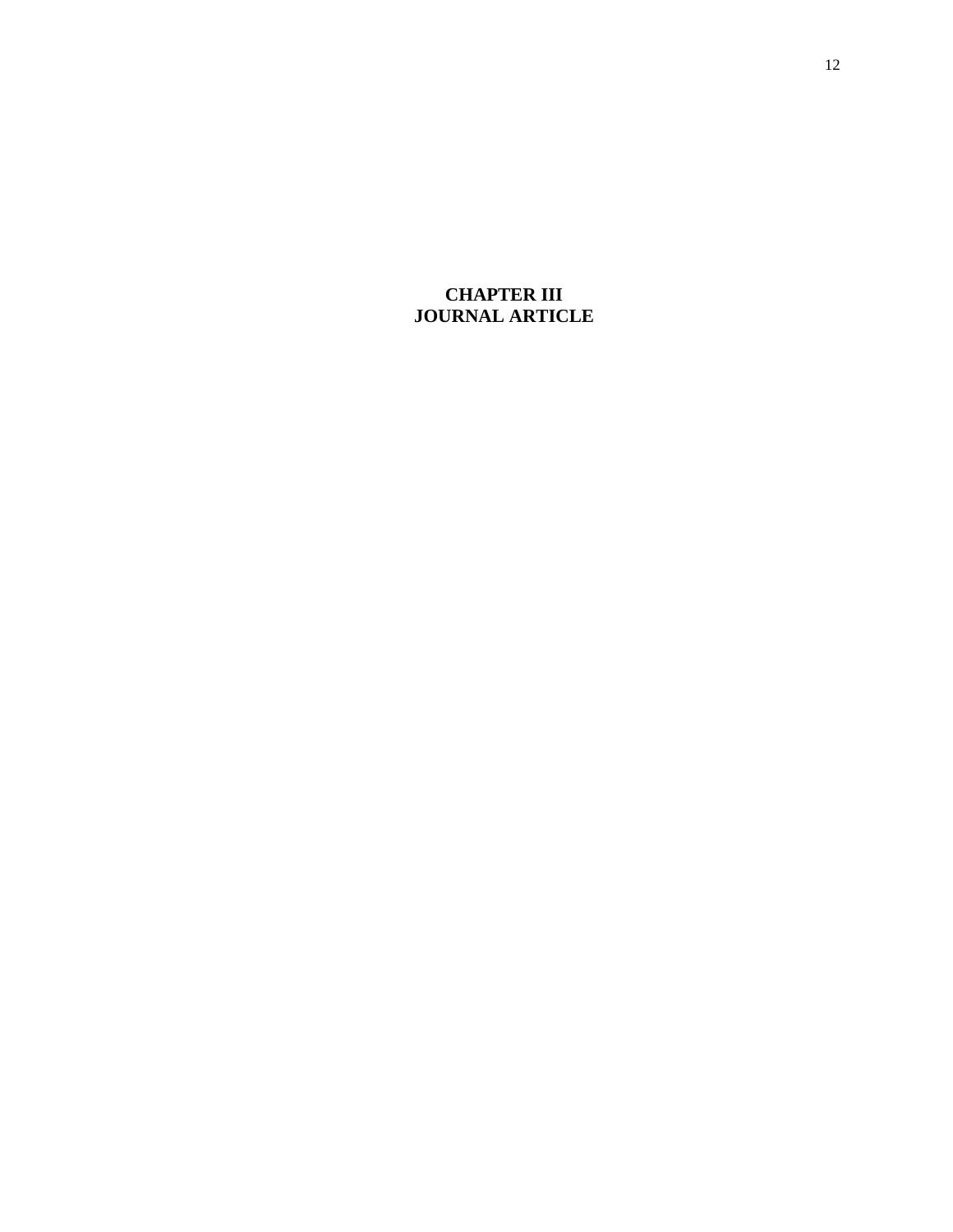# **School Lunch Quality Following Healthy Hunger Free Kids Act Implementation INTRODUCTION**

Proper nutrition is essential for the long-term health of children. According to the World Health Organization (2014), giving a child a supportive and adequate start in life with food and nutrition has a positive impact not only on their physical development, but their mental and social development as well**.** The National School Lunch Program (NSLP) is one of the largest nutrition assistance programs in the United States. The NSLP utilizes federal funds to provide low cost or free meals to prevent inadequate food and nutrient intake. Recently, there have been significant changes involving the nutrition requirements of meals.

In 2004, the United States Department of Agriculture (USDA) introduced the HealthierUS School Challenge (HUSSC). The HUSSC is a voluntary initiative for schools that participate in the NSLP to make positive changes to their nutrition and wellness programs. Schools are recognized for reaching specific program goals. Foodrelated goals include serving food with lower sodium and fat content and serving more fruits, vegetables, and grains. HUSSC has also set goals on increased physical activity and nutrition education in the school setting ("Let's Move!", 2015; OSPI, 2014)

Most recently, the NSLP has implemented new guidelines set out by the Healthy Hunger Free Kids Act of 2010 (HHFKA) which were published in the January 26, 2012 *Federal Register* (Federal Register, 2013). All NSLP schools are required to participate and abide by HHFKA guidelines. The HHFKA is intended to assist Child Nutrition Professionals (CNPs) in providing school meals that align with the Dietary Guidelines for Americans. Requirements of the HHFKA include new professional standards for CNPs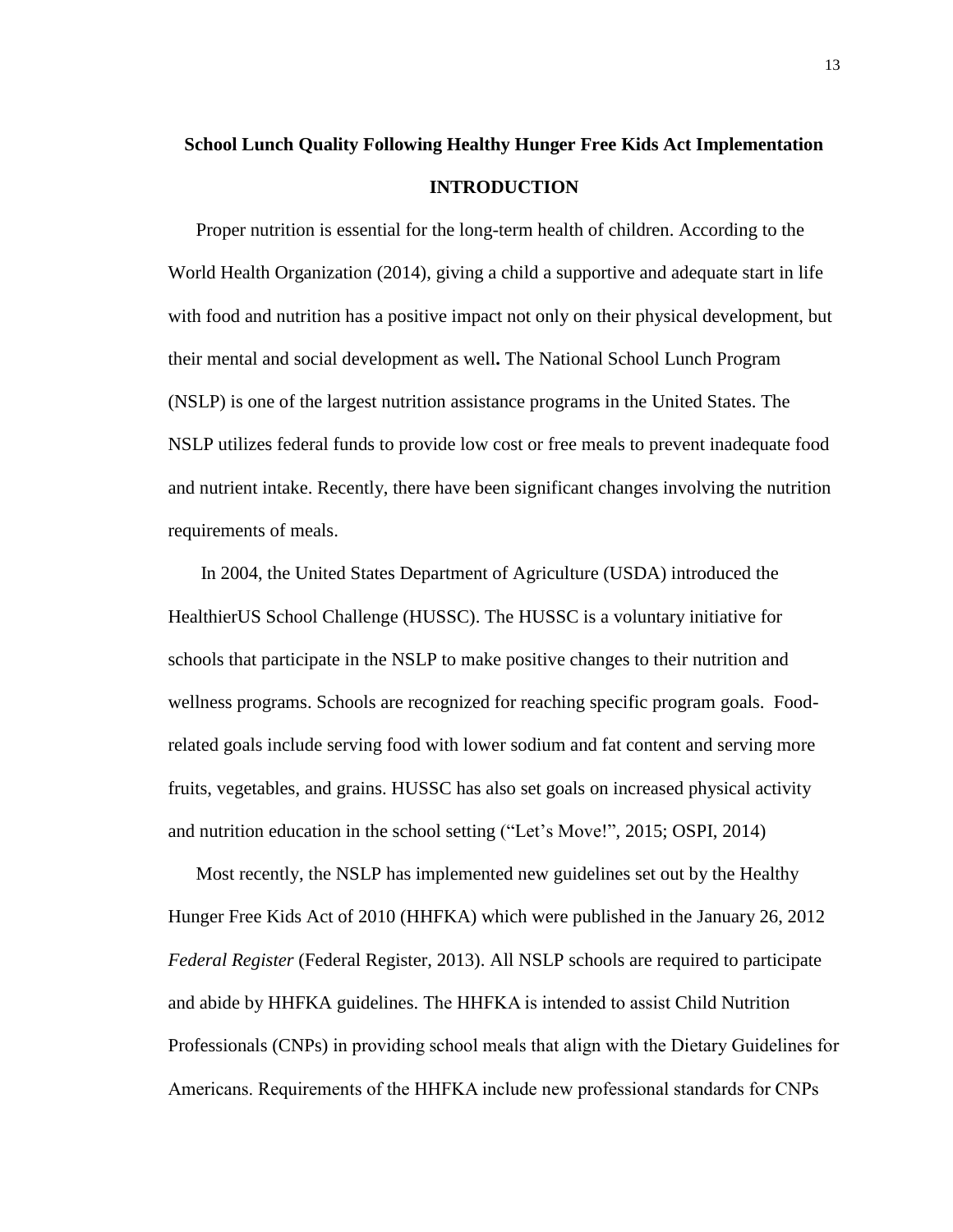that include an action plan and ongoing training for school food service positions.

The final rule contains a standardized food-based menu planning system to be used by all schools. Food based menu planning sets daily/weekly requirements for nutrient dense foods from all food groups. HHFKA also includes the requirements that meals be within a caloric range based on the Recommended Daily Allowance (RDA) including both minimums and maximums for each grade group  $(K-6, 6-8, 9-12)$ . The HHFKA guidelines include an increase in the amounts of fruits and vegetables required to be served in each school meal. Additionally, the final rule limits the amount of sodium served and requires zero non-naturally occurring trans fats (Federal Register, 2013; Lutz, Hirschman, & Smallwood, 1994). Table 2 illustrates HHFKA requirements compared to the previous School Meal Initiative Guidelines.

One of the goals of the HHFKA is to improve children's overall diet, health status, and to prevent the overfeeding of low nutrient density foods that contribute to obesity (USDA, 2013, 2015a). During the academic year, children spend more waking hours at school than they do at home (Story, Nanney,  $\&$  Schwartz, 2009). Because of the time spent at school, the school environment is an ideal area to improve children's diets and reduce their risk of obesity (Briefel, Crepinsek, Cabili, Wilson, & Gleason, 2009)**.**  Bergman et al.(2014) revealed that school lunches selected and consumed post-HHFKA were more nutritious that lunches served prior to implementation of HHFKA. This indicates that CNPs were making improvements to the meal quality in regards to nutrient content.

There are many reliable ways to analyze quality of meal and overall diet quality. One method that is frequently used is the Healthy Eating Index (HEI). The HEI is designed to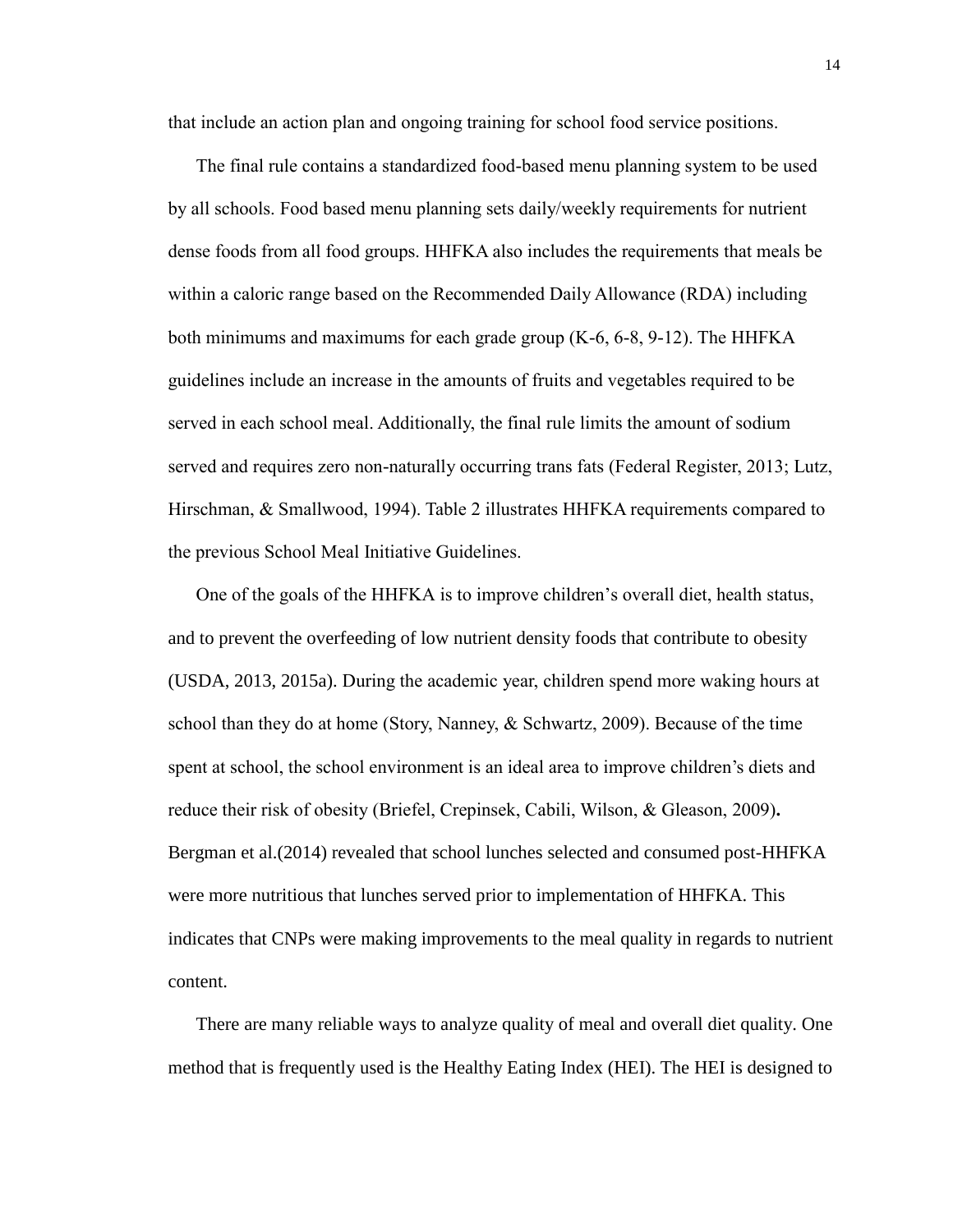# **Table 2.**

*Comparison of School Meal Initiative Guidelines and Healthy Hunger-Free Kids Guidelines under Final Rule, "Nutrition Standards in the National School Lunch and School Breakfast Programs" (published January 26, 2012)*

| <b>Food Group</b>          | <b>School Meal Initiative</b><br><b>Guidelines for grades K-</b><br>3            | <b>Healthy Hunger-Free</b><br><b>Kids Act Guidelines for</b><br>grades K-5 (as of $7/1/12$ )                                                                                                                                |
|----------------------------|----------------------------------------------------------------------------------|-----------------------------------------------------------------------------------------------------------------------------------------------------------------------------------------------------------------------------|
| Fruit and Vegetables       | $\frac{1}{2}$ - $\frac{3}{4}$ cup of fruit and<br>vegetables combined per<br>day | $\frac{3}{4}$ - 1 cup of vegetables plus<br>$\frac{1}{2}$ -1 cup of fruit per day                                                                                                                                           |
| Vegetables                 | No specifications as to<br>type of vegetable<br>subgroup                         | Weekly requirement for:<br>$\bullet$ 0.5 cups dark green<br>$\bullet$ 0.75 cups red/orange<br>•0.5 cups beans/peas<br>(legumes)<br>$\bullet$ 0.5 cups starchy<br>•1 cup other (as defined in<br>2010 Dietary<br>Guidelines) |
| <b>Meat/Meat Alternate</b> | $1.5 - 2$ oz eq. (daily<br>minimum)                                              | Daily minimum and weekly<br>ranges:<br>Grades K-5: 1 oz eq. min.<br>daily $(8-10)$ oz<br>weekly)                                                                                                                            |
| Grains                     | 8 oz eq. per week<br>(minimum 1 oz per day)                                      | 8-9 oz per week                                                                                                                                                                                                             |
| <b>Whole Grains</b>        | Encouraged                                                                       | At least half of the grains<br>must be whole grain-rich<br>beginning July 1, 2012.<br>Beginning July 1, 2014, all<br>grains must be whole grain<br>rich.                                                                    |
| Milk                       | 1 cup per day<br>Variety of fat contents<br>allowed; flavored not<br>restricted  | 1 cup per day<br>Must be fat-free<br>(unflavored/flavored) or 1%<br>Low-fat (unflavored)                                                                                                                                    |
| Sodium                     | No set targets                                                                   | Target 1: SY* 2014-15 for<br>lunch $\leq 1,230$ mg (K-5)<br>Target 2: SY 2017-18 for<br>lunch $\leq$ 935 mg (K-5)<br>Final Target: SY 2022-23<br>for lunch $\leq 640$ mg (K-5)                                              |
| Calories                   | Traditional menu planning                                                        | Only food-based menu                                                                                                                                                                                                        |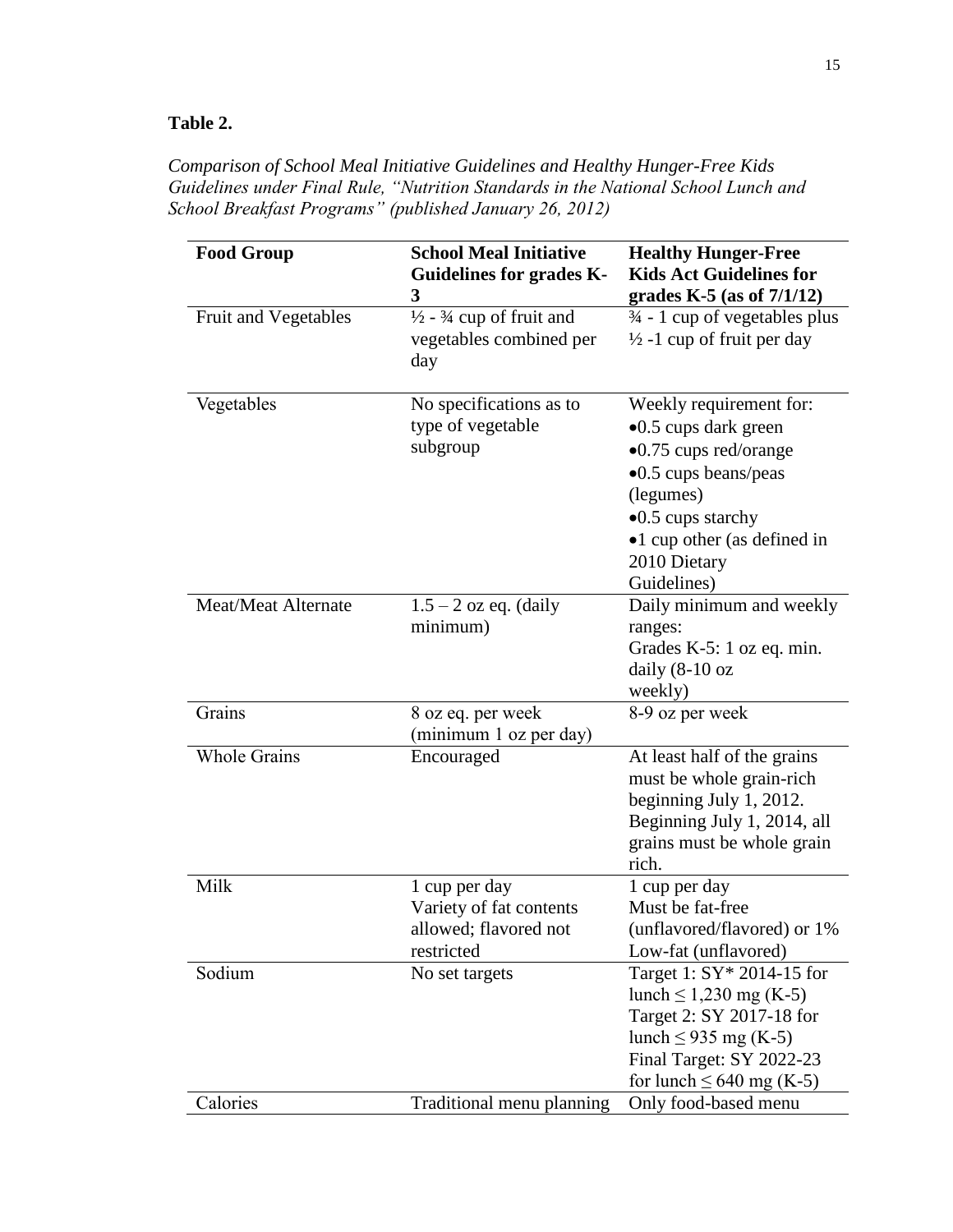|               | Lunch:                    | planning allowed          |
|---------------|---------------------------|---------------------------|
|               | 633 per day $(K-3)$       | Calorie range (min. &     |
|               | 785 per day (4-12)        | $max.$ )                  |
|               |                           | Lunch:                    |
|               |                           | 550-650 (grade K-5)       |
| Saturated Fat | $<10\%$ of total calories | $<10\%$ of total calories |
| Trans Fat     | No limit                  | 0 grams per serving       |
|               |                           |                           |

#### \*SY: School Year

Adapted from the Federal Register (2012) *Nutrition Standards in the National School Lunch and School Breakfast Programs; Final Rule;* and USDA (2012)

measure how well various food components meet the recommendations of the 2010 Dietary Guidelines. The HEI analyzes 12 components: Total Fruit, Whole Fruit, Total Vegetable, Greens and Beans, Whole Grains, Dairy, Total Protein Foods, Seafood and Plant Proteins, Sodium, Fatty Acids, Refined Grains, and Empty Calories. Each component is classified as either an adequacy or a moderation component. Adequacy components receive a higher score with a higher intake of the component. Conversely, moderation components receive a higher score with a lower intake of the component. The scoring model of the HEI aligns closely with the food-based menu planning requirements of the HHFKA, which make the HEI a good score tool to access the quality NSLP lunches.

#### **Purpose**

The purpose of this study was to assess NSLP meal quality (selected vs. consumed) before and after implementation of HHFKA, using the HEI meal component- scoring index, in grades 2-5.

# **METHODOLOGY**

This is a secondary study using an existing database. The initial study was conducted during school years 2011-12 and 2012-13 with secondary analysis performed during the spring of 2015.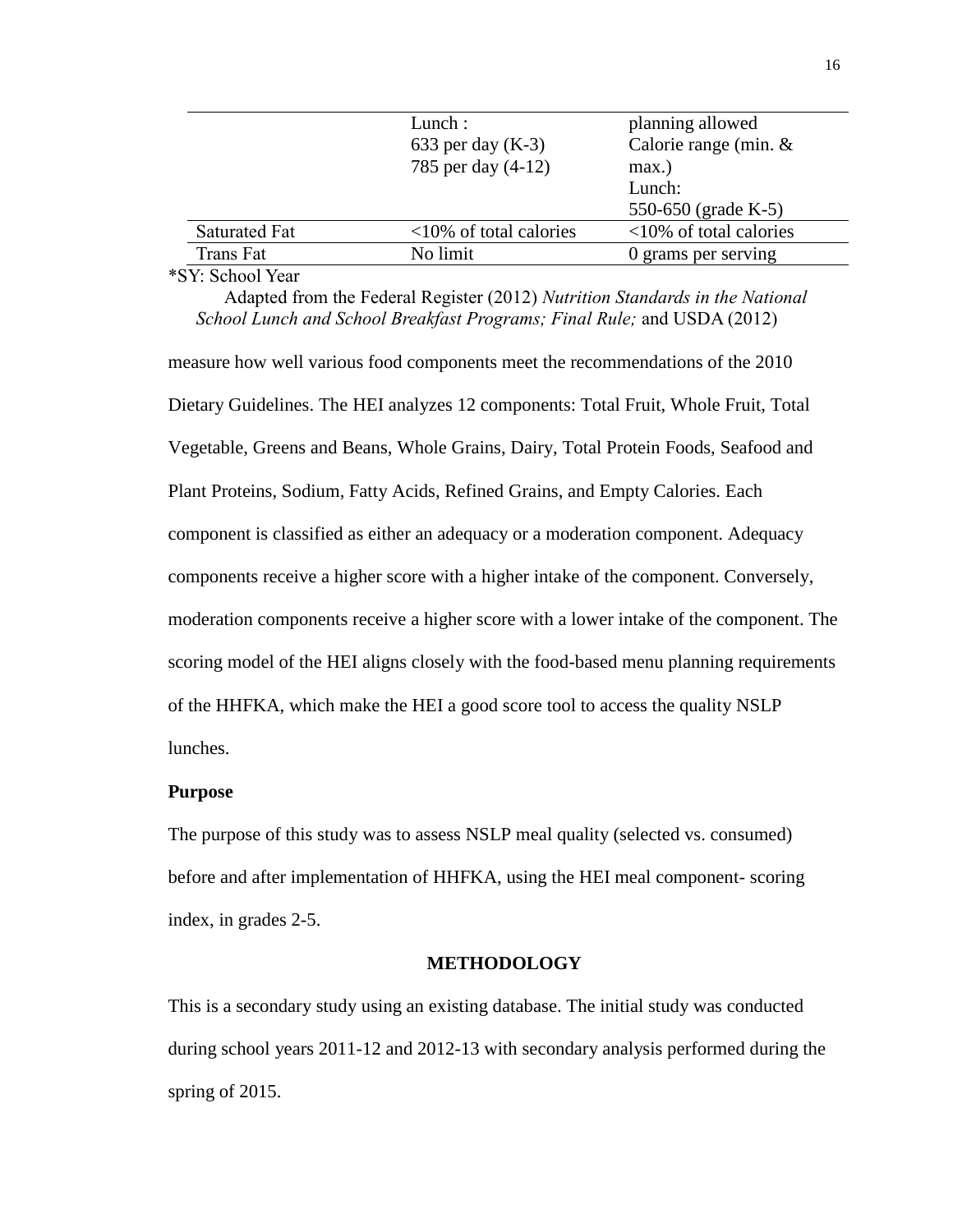#### **Validation of Methods and Reliability of Data Collectors**

Three trained graduate student researchers completed all visual estimations. These methods are described in a previous study (Bergman et al., 2014)

## **Participants**

Students, grades 2-5, from four Washington State elementary schools in two school districts participated in the study. Schools were selected based on their achievement of a HUSSC award in the school year prior to data collection. One district was located in western Washington. The participating schools had a free and reduced priced meal (FRP) rate of 83%. The other district was located in eastern Washington. The participating schools had a FRP rate of 16%. The kitchens at each location were a production/service system with some onsite preparation including some scratch cooking. All four schools were "offer versus serve" systems where students were given a choice of menu items to place on their trays. All four schools also had daily salad bars for students to select fruit and vegetable options. Trays were consistently sampled from each school for 30 days in the months of April and May during each year.

### **Procedure**

Teachers and administrators were provided a script to explain the study purpose and procedures. On the day of data collection, two laptops and two cameras were set up in the lunchroom. The researcher invited students to participate as they stood in line to pick up their NSLP meals. A photo was taken of the lunch prior to consumption and again after the student finished eating.

A custom computer database management program was created to allow researchers to record and link together "before" and "after" digital photographs of each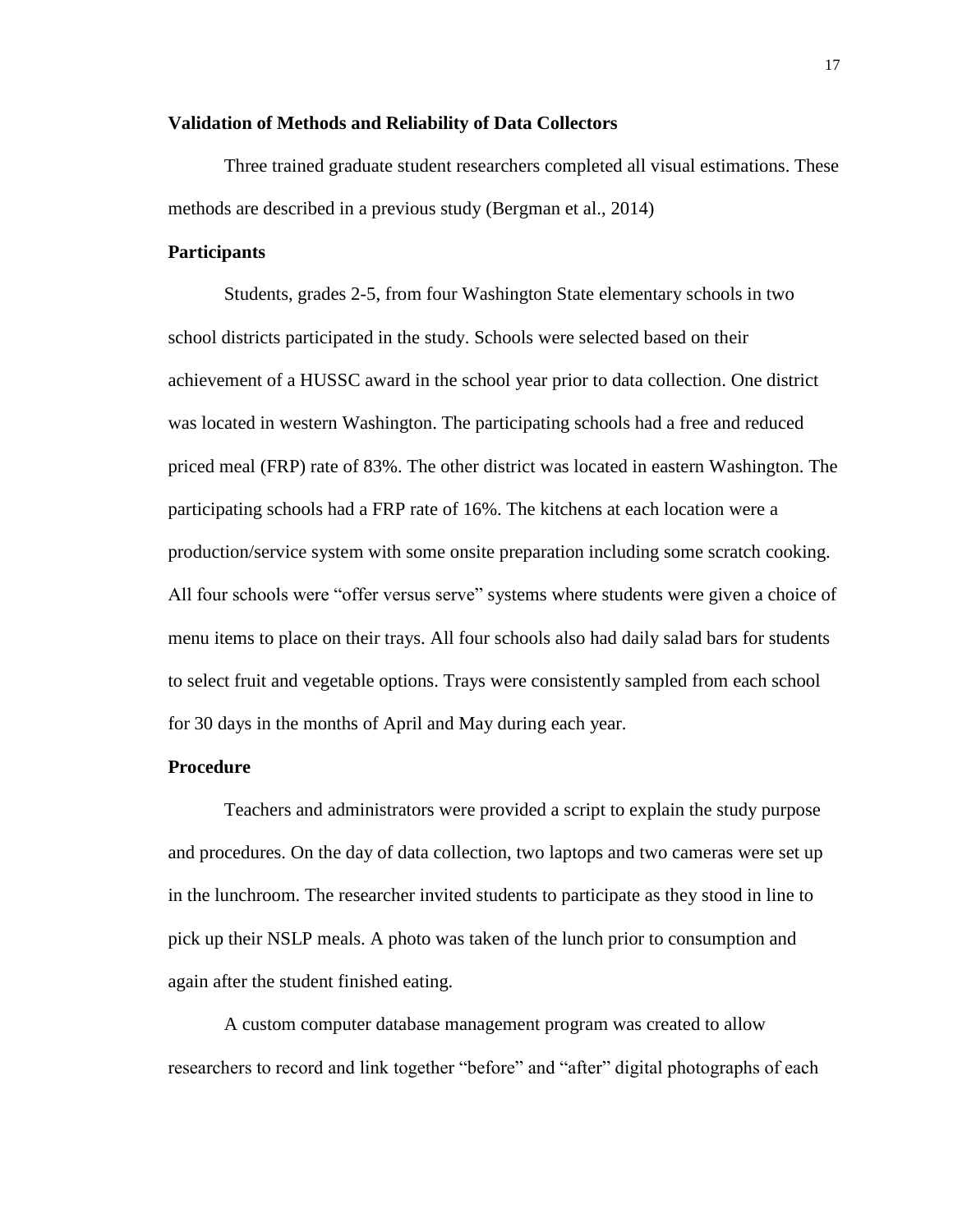NSLP lunch studied. The amounts of food selected and remaining after the lunch period were visually estimated using these photographs. These amounts were then linked via the custom program to the portion sizes provided by the schools.

Information for each food item and the amount served were input into Nutrition Data System for Research software version 2014, developed by the Nutrition Coordinating Center (NCC), University of Minnesota, Minneapolis, MN. The NDSR database includes over 18,000 foods, 160,000 food variations, and values for 165 nutrients, nutrient ratios and food components (34). These data were used to compute an HEI score for each component of each lunch, both served ad consumed. These component scores were totaled to compute the Total HEI score for each lunch.

#### **Statistical Analyses**

The mean HEI component scores of the NSLP lunches selected and consumed per NSLP were calculated. Meals selected and meals consumed were scored separately. A multiple analysis of variance (MANOVA) statistical test was conducted to determine if there was a significant difference in the mean HEI component scores of NSLP meals selected and consumed in 2012 versus 2013. This test was followed by post-hoc analyses using multiple *t* tests, which compared the 2012 meals to the 2013 meals data by individual food component HEI scores ( $\alpha$  = 0.05).

#### **RESULTS AND DISCUSSIONS**

The results of this study were based on the analysis of 1033 lunches (509 pre-HHFKA in spring 2012 and 524 post-HHFKA in spring 2013) from elementary school students, grades 2-5.

When the NSLP meals from 2012 and 2013 were compared, the results support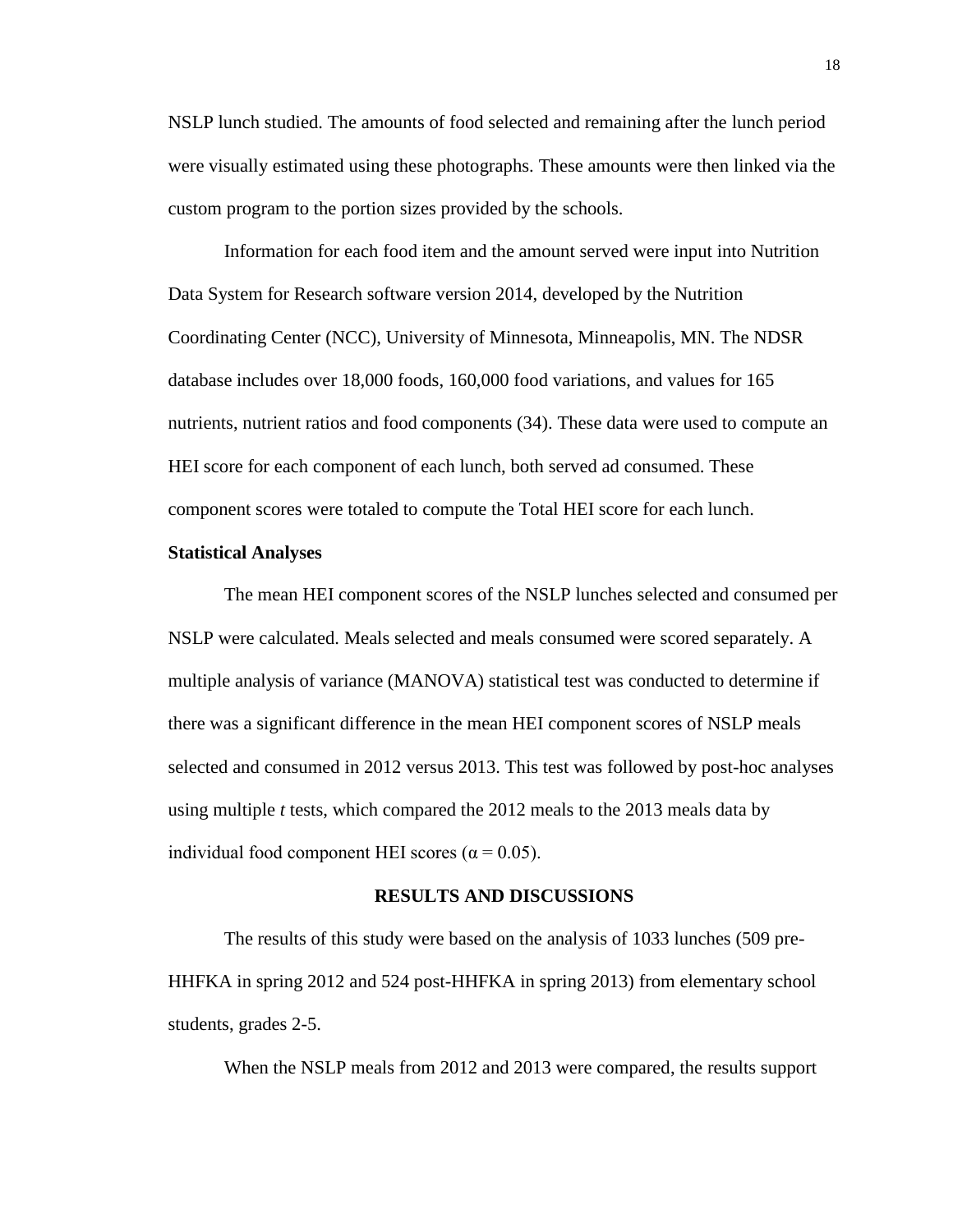the hypothesis that the implementation of the HHFKA had a significant positive effect on the overall meal quality of NSLP lunches. Summary statistics, displayed in Table 3, show HEI total meal scores were significantly improved for both meals selected (52.17 in 2012 to 56.98 in 2013) and meals consumed (49.83 in 2012 to 53.21 in 2013).

### **Table 3.**

*Healthy Eating Index Scores of Four HealthierUS School Challenge Elementary School Lunches Selected and Consumed Compared by Year*

|                            | <b>Selected</b>   |                            | <b>Consumed</b>                |                   |
|----------------------------|-------------------|----------------------------|--------------------------------|-------------------|
| Component                  | 2012              | 2013                       | 2012                           | 2013              |
| (maximum score)            | $(n=509)$         | $(n=524)$                  | $(n=509)$                      | $(n=524)$         |
| Total Fruit (5)            | $2.31 \pm 0.10^a$ | $3.72 \pm 0.08^a$          | $2.16 \pm 0.10^{\overline{b}}$ | $3.22 \pm 0.10^b$ |
| Whole Fruit (5)            | $2.57 \pm 0.11^a$ | $4.05 \pm 0.08^a$          | $2.35 \pm 0.11^b$              | $3.43 \pm 0.10^b$ |
| Total Vegetables (5)       | $2.07 \pm 0.09$   | $2.22 \pm 0.086$           | $1.88 \pm 0.09$                | $1.88 \pm 0.09$   |
| Greens and Beans (5)       | $0.46 \pm .064^a$ | $0.22 \pm 0.05^{\text{a}}$ | $0.42 \pm 0.06^b$              | $0.22 \pm .044^b$ |
| Whole Grains (10)          | $2.78 \pm 0.19^a$ | $2.01 \pm 0.14^{\text{a}}$ | $2.57 \pm 0.19^b$              | $1.66 \pm 0.13^b$ |
| Dairy $(10)$               | $9.32 \pm 0.10^a$ | $8.95 \pm 0.13^{\circ}$    | $8.57 \pm 0.14^b$              | $7.96 \pm 0.16^b$ |
| Total Protein Foods (5)    | $3.68 \pm 0.08$   | $3.71 \pm 0.07$            | $3.30 \pm 0.09$                | $3.47 \pm 0.08$   |
| Seafood and Plant Proteins | $0.47 \pm 0.06^a$ | $1.24 \pm 0.09^{\rm a}$    | $0.42 \pm 0.06^b$              | $1.05 \pm 0.09^b$ |
| (5)                        |                   |                            |                                |                   |
| Fatty Acids (10)           | $4.55 \pm 0.18$   | $4.49 \pm 0.17$            | $4.56 \pm 0.18$                | $4.64 \pm 0.18$   |
| Refined Grains (10)        | $5.16 \pm 0.17$   | $5.51 \pm 0.18$            | $5.18 \pm 0.18$                | $5.56 \pm 0.19$   |
| Sodium $(10)$              | $4.61 \pm 0.16^a$ | $5.34 \pm 0.17^{\rm a}$    | $4.60 \pm 0.16^b$              | $5.30 \pm 0.17^b$ |
| <b>Empty Calories (20)</b> | $14.17 \pm$       | $15.39 \pm$                | $13.8 \pm 0.25^b$              | 14.81 $\pm$       |
|                            | $0.23^{\rm a}$    | $0.19^{a}$                 |                                | $0.22^b$          |
| Total Score (100)          | 52.17 $\pm$       | 56.98 $\pm$                | 49.82 $\pm$                    | 53.21 $\pm$       |
|                            | $0.62^{\rm a}$    | $0.51^{\rm a}$             | $0.61^b$                       | $0.53^{\rm b}$    |

All scores are mean  $\pm$  standard error of the mean

Note: School Meal Initiative guidelines were followed in 2012 and HHFKA guidelines were followed in 2013.

<sup>a</sup> Indicates significant difference ( $p < 0.05$ ) between HEI scores (selected) in 2012 and 2013.

<sup>b</sup>Indicates significant difference ( $p < 0.05$ ) between HEI scores (consumed) in 2012 and 2013.

Additionally, there were improvements to the selected and consumed component

scores of Total Fruit, Whole Fruit, Seafood and Plant Proteins, Sodium, and Empty

Calories. HEI scores for the Greens and Beans, Whole Grains, and Dairy were found to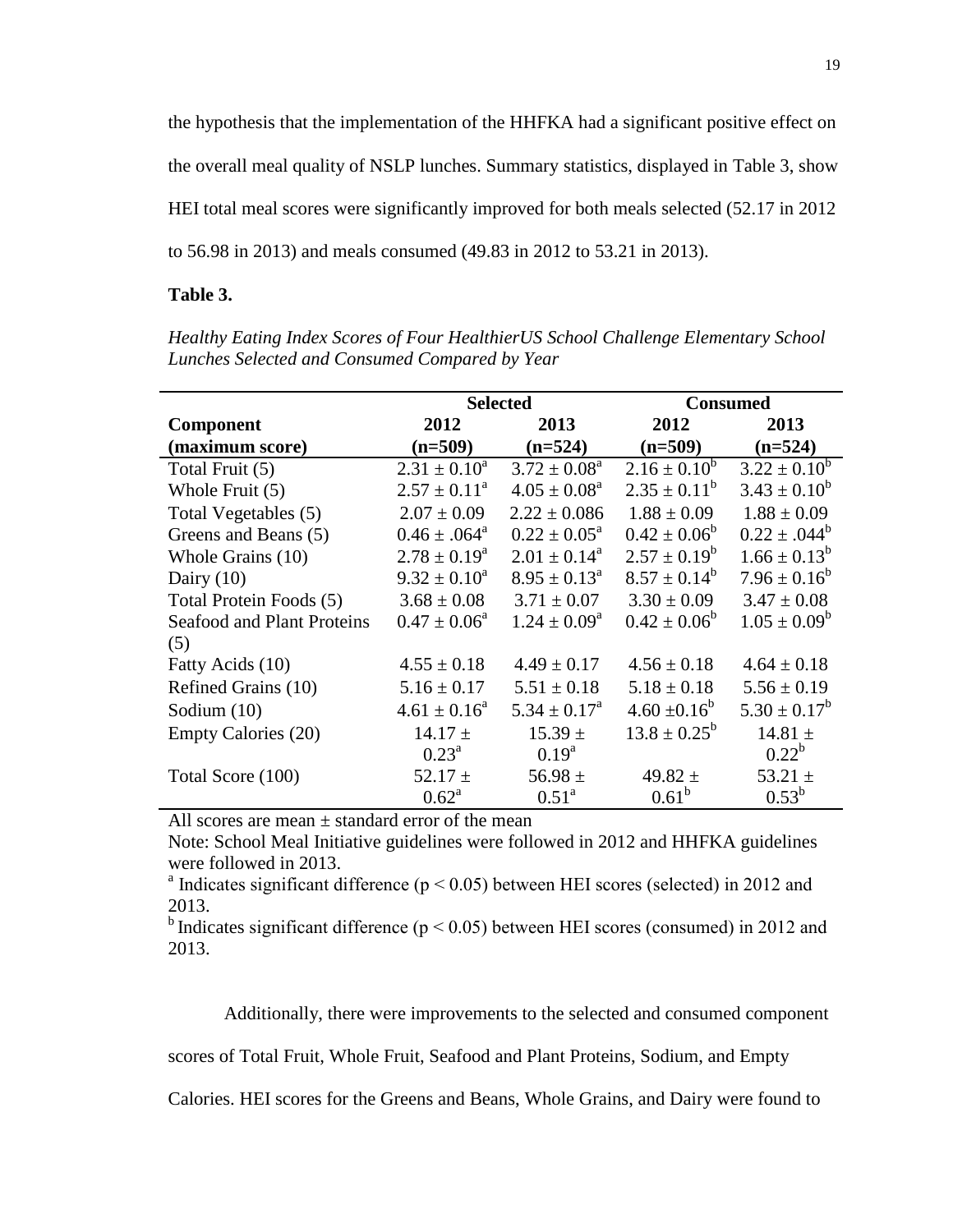have decreased in both selected and consumed components.

#### **Changes that result in an increase in HEI score**

Improvements in the HEI scores for whole fruit in both NSLP meals selected (2.57 for 2012 to 4.05 in 2013) and consumed (2.35 for 2012 and 3.43 in 2013) were noted. The USDA HEI requires at least 0.4 cup equivalent per 1,000 kcal for a maximum score of 5. The Whole Fruit component score does not include juice. The Total Fruit component (which does include fruit juice) HEI score also improved in both selected (2.31 in 2012 and 3.72 in 2013) and consumed (2.16 in 2012 and 3.22 in 2013) NSLP meals. In the current study, 82% of meals included fresh fruit, compared to 56 % of lunch menus in elementary schools nationwide (32).

The HEI score for sodium improved in both selected meals (4.61 in 2012 to 5.34 in 2013) and consumed meals (4.60 in 2012 to 5.30 in 2013). Meals must have  $\leq$  to 1,100 mg sodium per 1,000 kcal to receive a maximum score of 10. The threshold for a score of zero in this component would require a diet with  $\geq 2,200$  mg of sodium were preset per 1,000 kcal. A 2013 School Nutrition Dietary Assessment study revealed that, in most schools, the average sodium content of school lunches exceeds recommendations of the 2010 Dietary Guidelines by more than 50% (USDA, 2012a) which indicates that schools participating in HUSSC have lower sodium content than other elementary schools. HUSSC schools had higher standards for their meal offerings than nonparticipating NSLP school. Although, sodium is not a specific goal of HUSSC, it is likely that fewer high sodium foods were offered due to the goal of increasing fruits and vegetables, which are naturally low in sodium. Moreover, HHFKA has selected sodium as one of the nutrients to be incrementally reduced over time, as seen in Table 1 (Federal Register,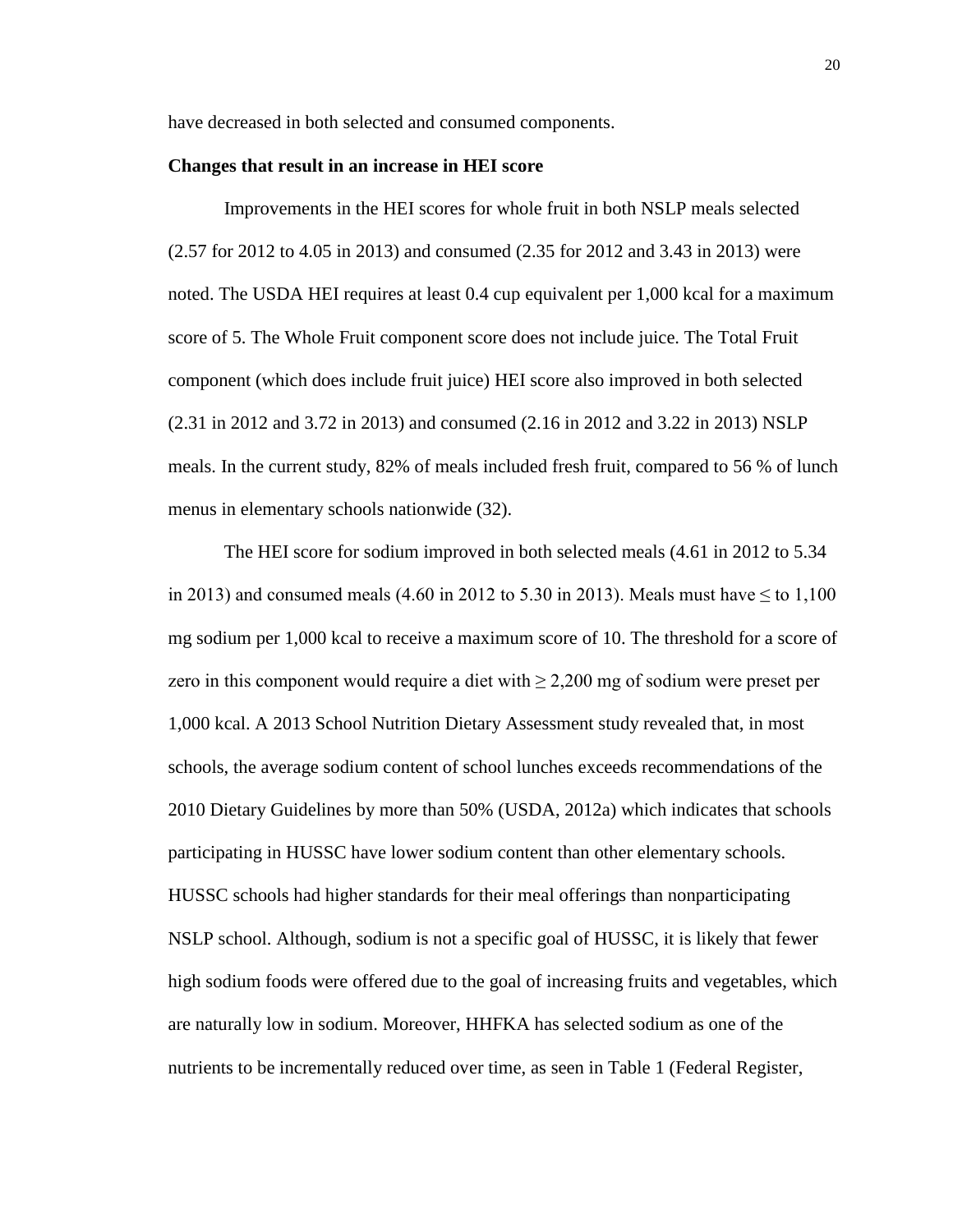2013). Improved sodium and fruit HEI scores from 2012 to 2013 indicate that participating CNPs were making menu and recipe changes to reduce sodium and increase fruit offerings within their schools.

## **Changes that resulted in a reduction in HEI scores**

The HEI score of Whole Grains decreased in both meals selected (2.78 in 2012 to 2.01 in 2013) and consumed (2.57 in 2012 and 1.66 in 2013). The schools participating in this study were "offer versus serve", therefore students may have chosen not to take and consume the whole grain products. Whole grains provide dietary fiber, B vitamins and minerals that reduce the risk of chronic disease (USDA, 2012b).Because of the benefits of including whole grains in the diet, beginning fall 2012, HHFKA required that half of the grains offered during the school week must meet the "whole grain-rich" criteria, which requires the food to be least 50% whole grain (USDA, 2012b). Yet whole grainrich products do not receive a maximum HEI score because they are not 100% whole grain. In July 1, 2014, all grain products were required to meet the whole grain-rich criteria, which will have a positive effect on future HEI Whole Grain scores.

The Greens and Beans component in NSLP meals both selected (0.46 in 2012 to  $0.22$  in 2013) and consumed  $(0.42$  in 2012 to  $0.22$  in 2013) revealed a decrease in the HEI score from year 2012 to 2013. The consumed HEI score for Greens and Beans 2013 was only 4% of the maximum score of 5. Unlike any other HEI score component, bean and peas may contribute to two component scores; either the Total Protein score or the Greens and Beans score. If Total Protein does not receive maximum score (5 points), beans and peas in the meal will be allocated in Total Protein and not the Greens and Beans component. Thus a relatively low protein meal will sufficient beans and peas may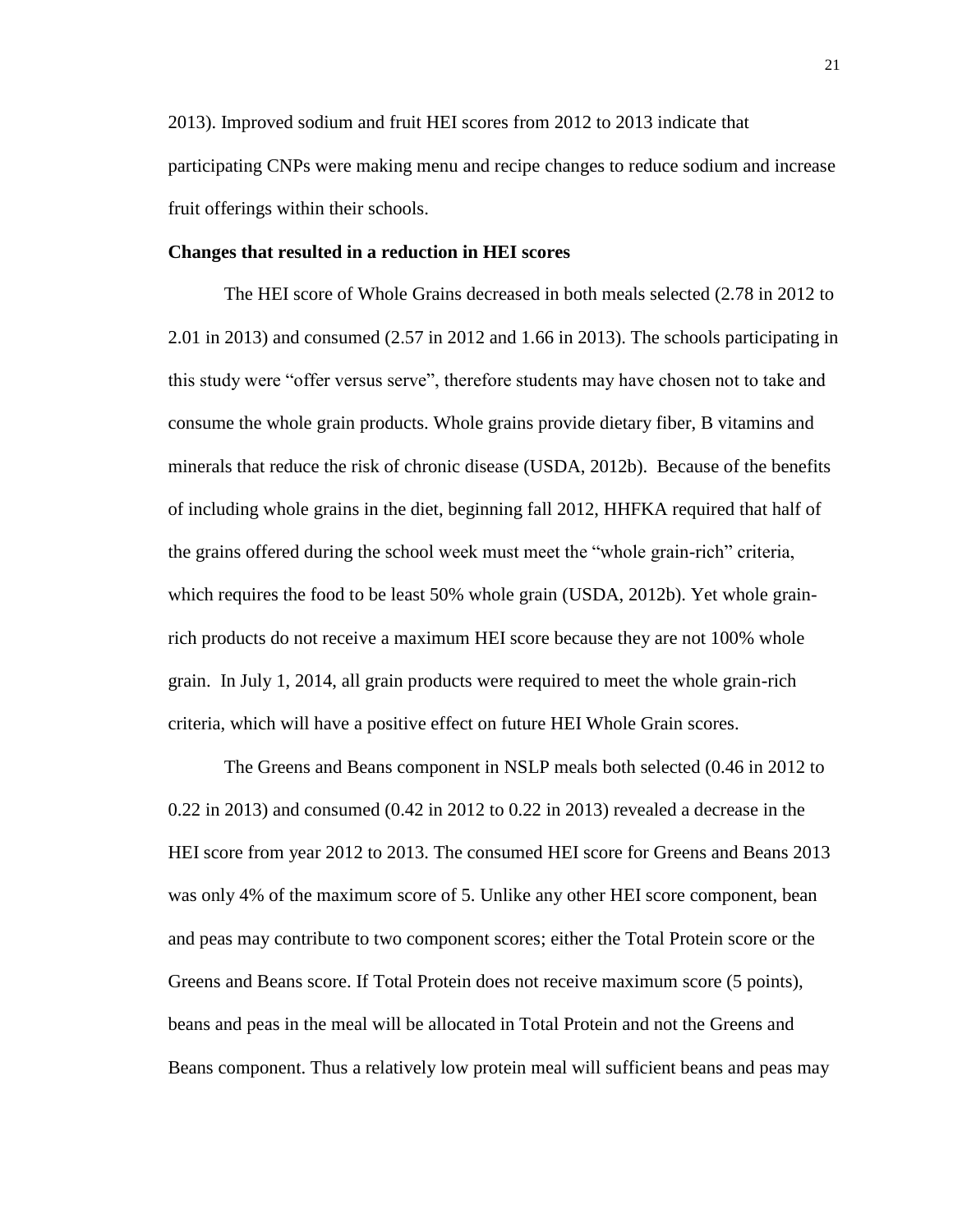have a low Greens and Beans component score (Guenther et al., 2012).

In the current study, the Total Protein HEI score not at the maximum and therefore did not receive a maximum score of 5 in the meals selected and consumed in both 2012 and 2013. Consequently, the beans or peas were not accounted for within the Greens and Beans component. This indicates that although some improvements have been made to non-animal protein sources (like beans and lentils) being utilized in menus, there is still room for improvement to increase selection and consumption of proteins, greens, and beans.

In summary, CNPs are making positive changes to their menus, resulting in overall improvement in nutrition quality of meals when comparing lunches pre-HHFKA (2012) to post-HHFKA (2013) years. Additionally, actual intake of many food components after implementation of HHFKA has either improved or remained constant, which illustrates that school nutrition professionals are offering healthier foods that are still appealing to students.

### **CONCLUSIONS AND APPLICATION**

The results of this study suggest that HHFKA had a positive impact on total meal quality and meal components. From 2012 to 2013, total mean HEI scores improved for both selected and consumed meals. Specific improvements were observed in the mean HEI component scores for Total Fruit, Whole Fruit, Greens and Beans, Seafood and Plant proteins, and Sodium.

Negative findings in the four schools sampled were the reduced HEI score of Whole Grains and the consistently low HEI score for Greens and Beans. HEI scores range from 0 to 100, with higher scores indicating better diet quality. HEI scores greater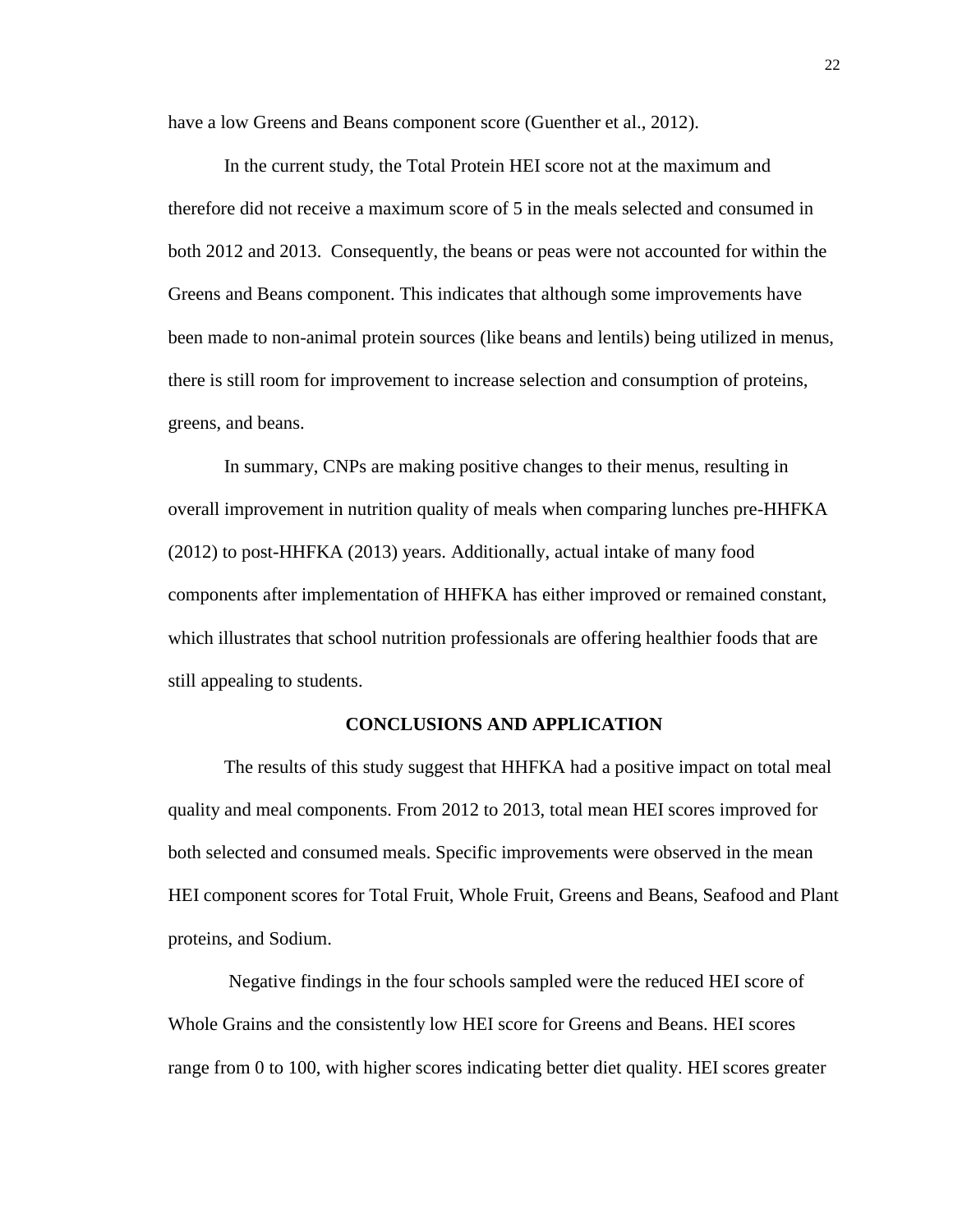than 80 indicate a "good" diet, scores ranging from 51 to 80 reflect a diet that "needs improvement," and HEI scores below 51 imply a "poor" diet (Kennedy, Bowman, Lino, Gerrior, & Basiotis, 1998)

Table 4 illustrates the percentage of maximum score of each HEI component in the current study. When assessing each component using the HEI score and how they translate to diet quality as previously stated, it is apparent the Whole Grains component and Greens and Beans component are the lowest diet quality of the components consumed in 2013 NSLP lunches as they easily scored into the "poor" diet quality category. Assuming the Whole Grains and Greens and Beans components are low in other schools, CNPs are to target these components and increase amounts offered to assure a balanced menu selection that provides increased meal quality and higher HEI meal components scores to provide increased nutrition support to students participating in the NSLP.

A practical way for CNPs to increase whole grain selection and consumption would be to make food items that students prefer, such as pizza crusts or muffins, with 100% whole grain. This could potentially increase the likelihood of students' acceptability of the new product. It would be beneficial for CNPs to actively participate in scratch cooking, recipe development, and taste panels to get feedback on food acceptability. These practices could assist in creating recipes that would meet both HHFKA requirements and improve palatability to increase student acceptance and consumption of these modified products.

**Table 4.**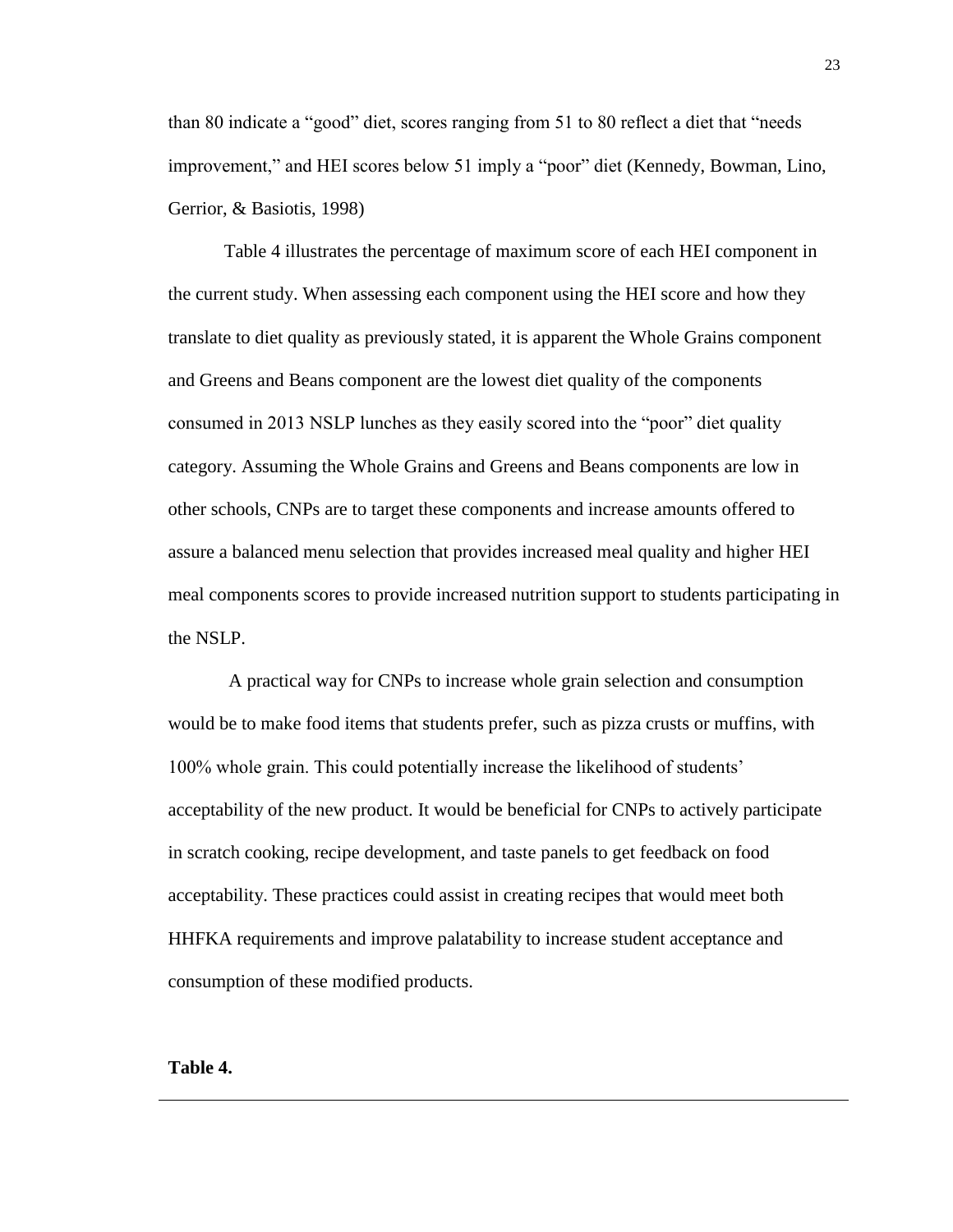| <b>HEI</b> Component       | <b>Maximum Score</b><br><b>HEI</b> Component |     | Percentage of        |
|----------------------------|----------------------------------------------|-----|----------------------|
|                            | <b>Score 2013</b>                            |     | <b>Maximum Score</b> |
|                            | <b>Consumed</b>                              |     |                      |
| Greens and Beans           | 0.22                                         | 5   | 4%                   |
| <b>Whole Grains</b>        | 1.66                                         | 10  | 17%                  |
| Seafood and Plant          | 1.05                                         | 5   | 21%                  |
| Proteins                   |                                              |     |                      |
| <b>Total Vegetables</b>    | 1.88                                         | 5   | 37%                  |
| <b>Fatty Acids</b>         | 4.64                                         | 10  | 46%                  |
| Sodium                     | 5.30                                         | 10  | 53%                  |
| <b>Refined Grains</b>      | 5.56                                         | 10  | 56%                  |
| <b>Total Fruit</b>         | 3.22                                         | 5   | 64%                  |
| <b>Whole Fruit</b>         | 3.44                                         | 5   | 69%                  |
| <b>Total Protein Foods</b> | 3.47                                         | 5   | 69%                  |
| <b>Empty Calories</b>      | 14.81                                        | 20  | 74%                  |
| Dairy                      | 7.96                                         | 10  | 80%                  |
| <b>Total Meal Score</b>    | 52.2                                         | 100 | 53%                  |

*HEI Component Scores and Percentage of Maximum Score for HEI Component for NSLP Meals Consumed in Spring 2013*

Adapting existing recipes to include finely chopped spinach, broccoli or kale with chili, spaghetti or other saucy entrées is one way to increase Greens and Beans.

Additionally, utilizing beans to cook, mash and add into sauces, and placing scratch-made hummus on sandwiches are a few more ideas to increase these important components. For example, pureeing  $2\frac{2}{3}$  - #10 cans (1 gal, 1  $\frac{3}{4}$  qt) of great northern beans to a 100-serving macaroni and cheese recipe would provide enough plant protein per serving (.5oz equivalent) to improve the plant protein from 1.05 to a score of 5 for that component (Newman Elementary School, 2014). This single change in the menu could improve the total HEI score from 53.21 to over 57.

Increasing protein in NSLP would also help improve the Greens and Beans HEI score, without having to change the Greens and Beans offerings. The use of unsalted nuts or seeds on salads, side dishes or in baked goods would increase protein amounts of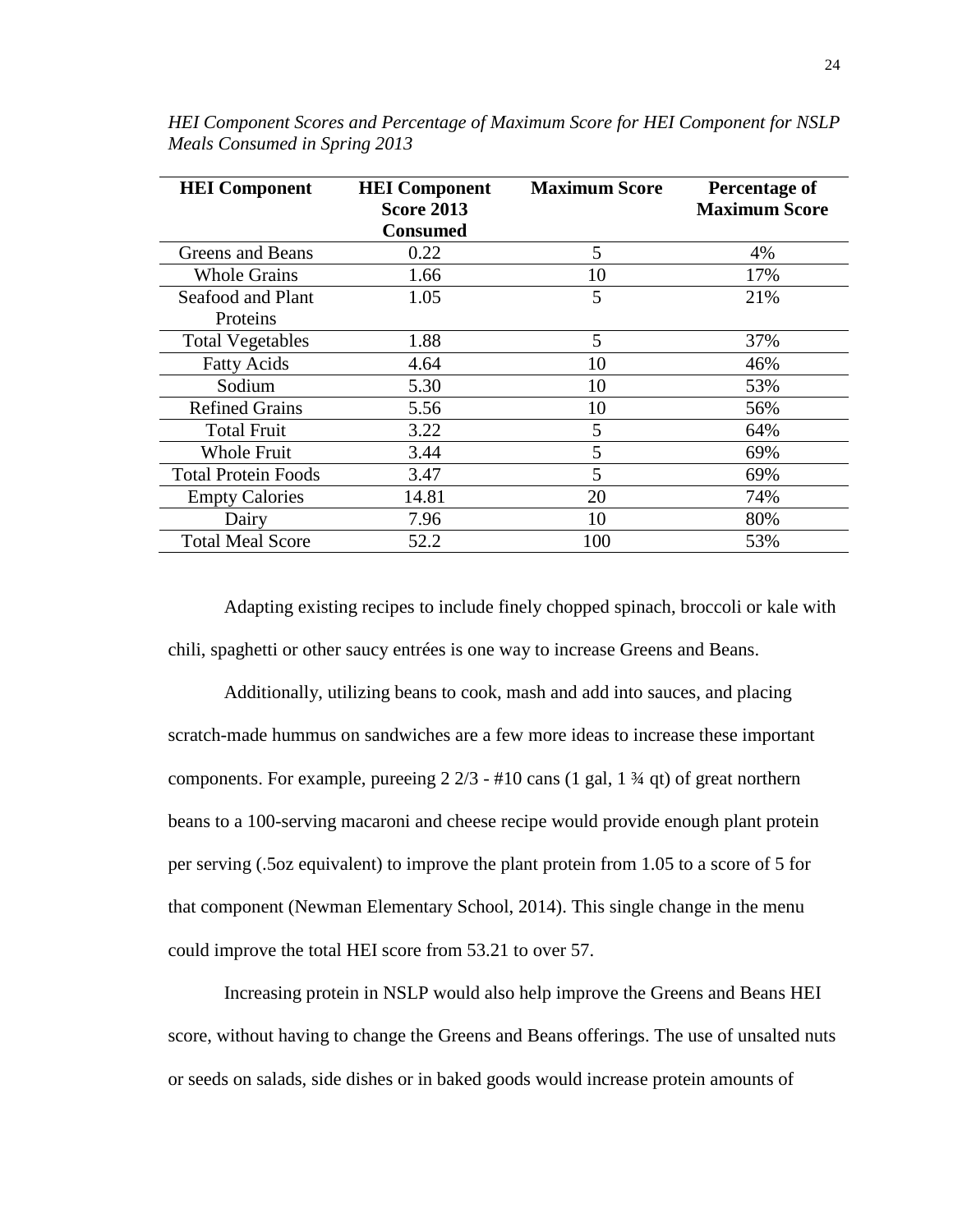lunches offered.

The HEI Fatty Acids score of 4.64 representing 46% of the maximum score of 10 also falls in the "poor diet" range of less that 51. CNPs could improve upon this component by offering more fish, seafood, beans and lentils and offering other plantbased protein sources while limiting sources of saturated fat like beef, butter and shortening. One way to reduce butter and shortening in recipes is by substituting applesauce for fat in baking. For example ¼ cup of applesauce can replace ½ cup of butter to moisten and hold baked goods together and lower the calories and saturated fat content. Another idea is to offer a vegetarian option for students to select. Stir frying using kidney beans and vegetables, black bean burgers, and tofu seasoned and tossed into burritos are all options that would effectively decrease saturated fat and increase HEI score for Fatty Acids.

In summary, the current study indicates that changes in the meal components required by the HHFKA meals standards improved the overall quality of the NSLP meals within the four elementary schools participating in this study. However, the low to midlevel HEI scores of all meal components illustrate that there is still significant room for improvement. Although these results are based on limited data in four schools, it is worthwhile for CNPs to be innovative in recipe development and meal planning to address areas of inadequacy. Ways that this can be accomplished include incorporating more beans and legumes, 100% whole grains, and combining greens and beans into sauces, meats and soups.

## **Study Strengths and Limitations**

Strengths of the current study include the reliability of the methodology.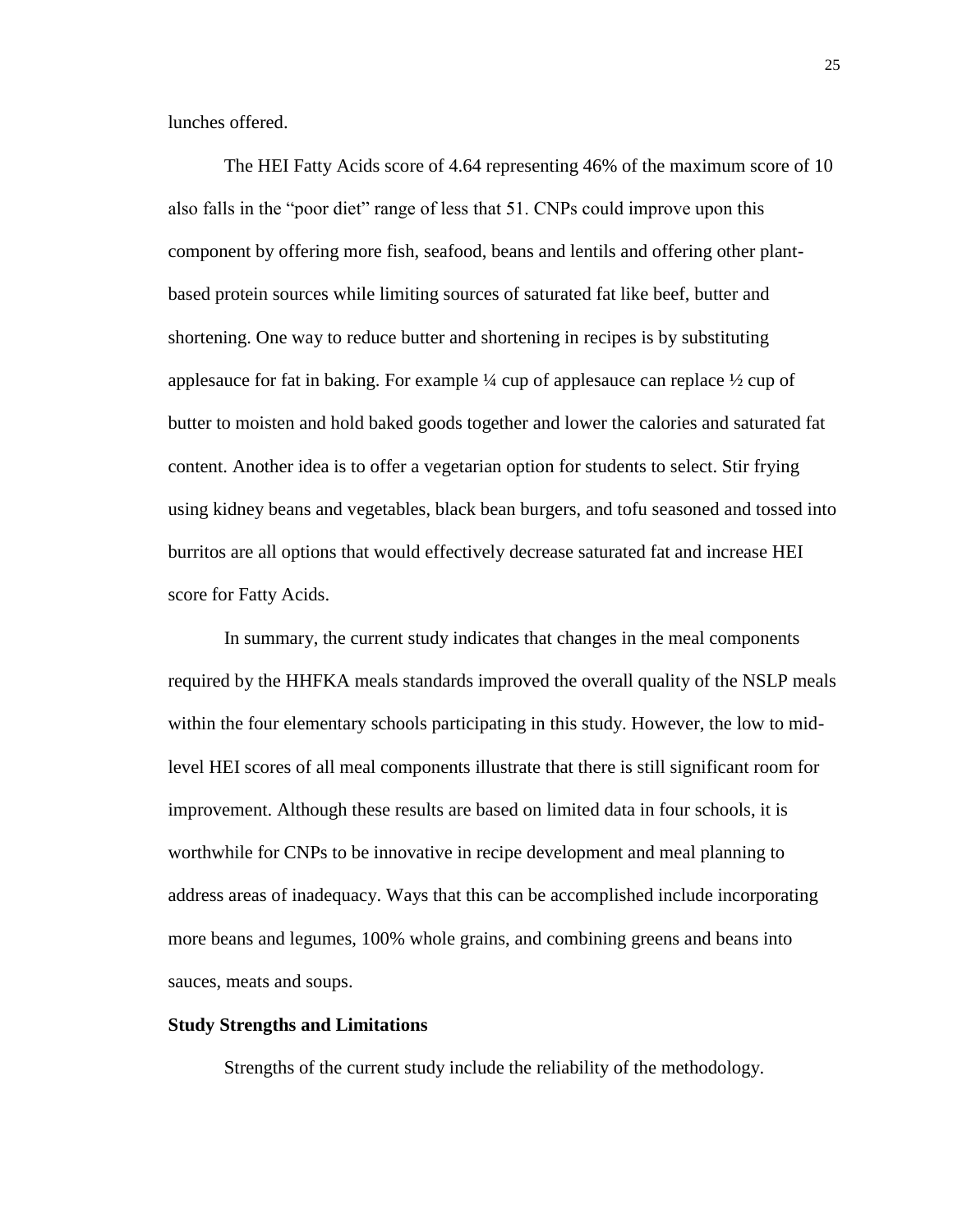Additional strengths included the timing of the data collection. Data were collected in two years in the same four schools. During the time of data collection, the NSLP meal standards changed from the School Meal Initiative standards to the HHFKA standards. One set of data was collected during the School Meal Initiative school meal standards. The second set of data collection was collected during the first year of the new HHFKA standards. Collecting data from the same four schools controlled other factors from one year to another that could have affected school meals and therefore gave confidence that differences seen were because of implementation of HHFKA. Additionally, comparing food components to analyze the effectiveness of HHFKA on meal quality is more aligned with HHFKA menu planning guidelines than analyzing based on nutrient density, as seen in Bergman et al (2014), due to the food component structure of the new meal pattern guidelines of HHFKA.

Limitations to the current study include the use of a convenience sample of only four HUSSC schools in one state. The results from these schools may not be generalizable to all schools that participate in the NSLP. Future studies should include sampling from various regions of the country to get a better representation of the population. Future studies including non-HUSCC schools are also warranted.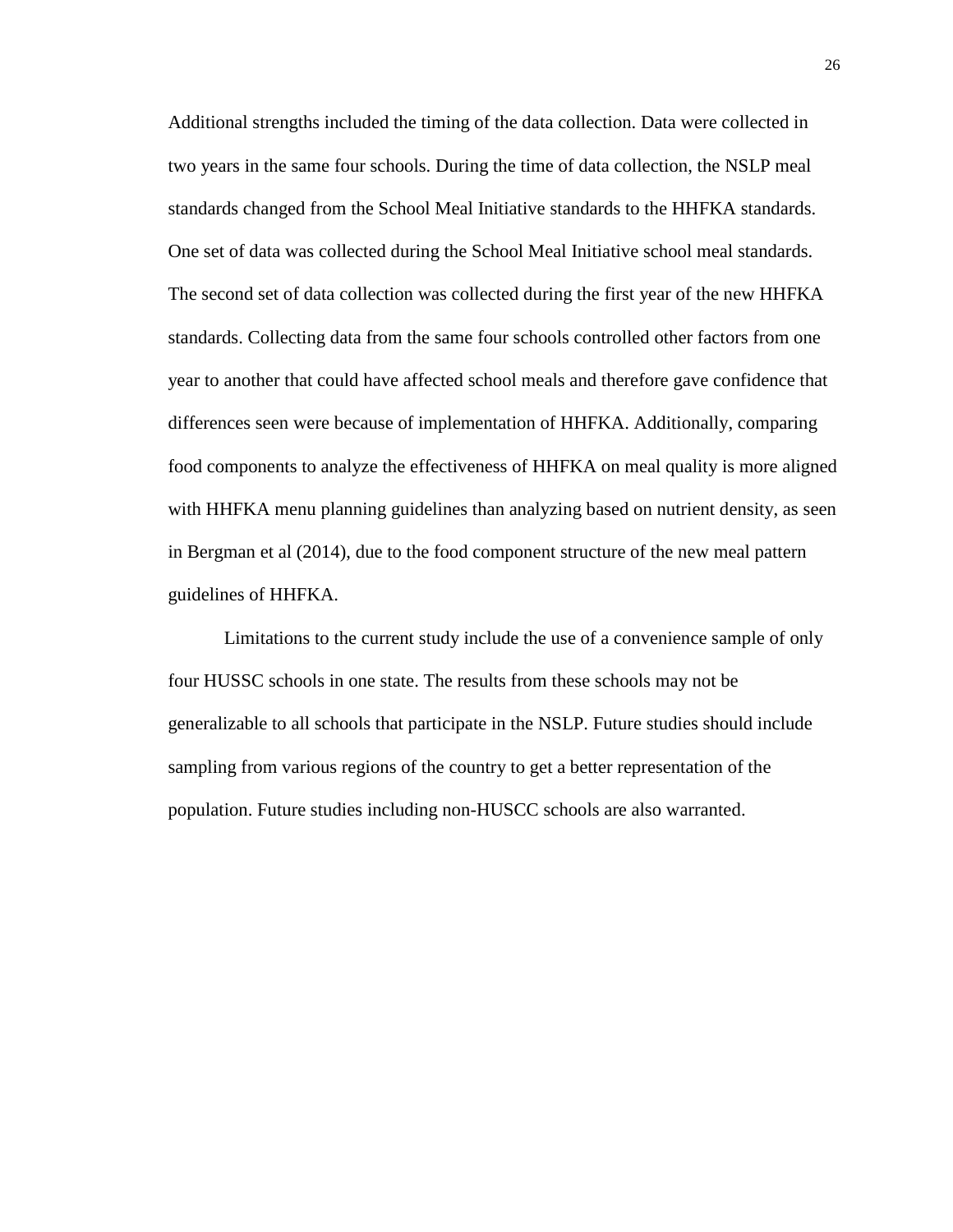## **ACKNOWLEDGEMENTS**

This project was funded at least in part with federal funds from the US Department of Agriculture, Food and Nutrition Service through an agreement with the National Food Service Management Institute (NFSMI) at the University of Mississippi. The contents of this publication do not necessarily reflects the views or policies of the US Department of Agriculture, nor does mention of trade names, commercial products, or organizations imply endorsement by the US government.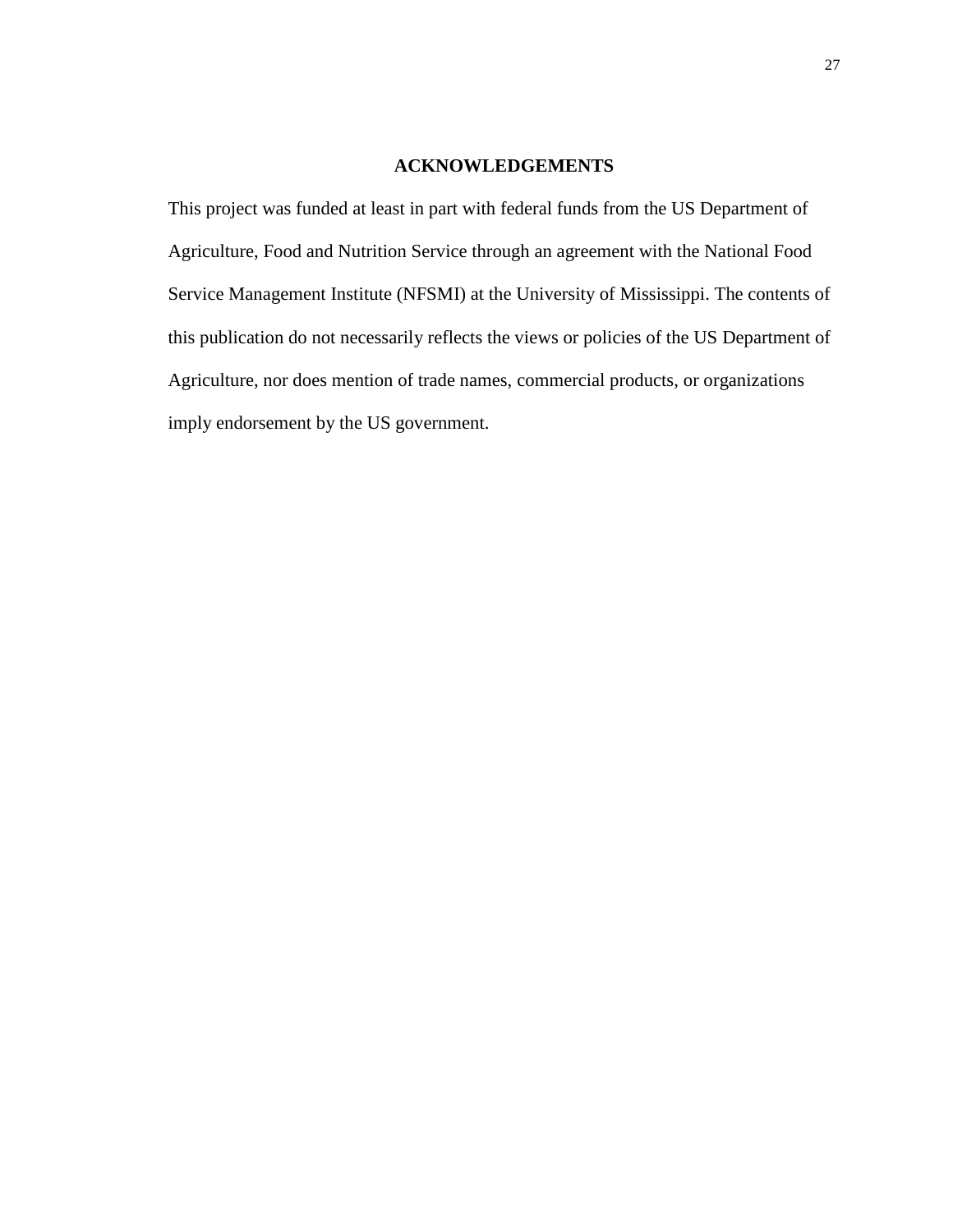#### REFERENCES

Bergman, E.A., Englund, T., Weight Taylor,K., Watkins, T., Schepman, S., & Rushing, K. (2014). School Lunch Before and After Implementation of the Healthy Hunger-Free Kids Act. *The Journal of Child Nutrition & Management*, *38*(2). Retrieved from https://schoolnutrition.org/uploadedFiles/5\_News\_and\_Publications/4\_The\_Journal\_of\_Child\_N utrition and Management/Fall 2014/SchoolLunchBeforeandAfterImplementationHealthyHunge rFreeKidsAct.pdf

Bergman, E.A., Saade, C., Shaw, E., Englund, T., Cashman, L., Weight Taylor, K., …Rushing, K. (2014). Lunches Selected and Consumed from the National School Lunch Program in Schools Designate as HealthierUS School Challenge Schools Are More Nutritious than Lunches Brought from Home. *The Journal of Child Nutrition & Management*, *38*(2).

http://doi.org/https://schoolnutrition.org/uploadedFiles/5\_News\_and\_Publications/4\_The\_Journa l\_of\_Child\_Nutrition\_and\_Management/Fall\_2014/LunchesSelectedandConsumedfromtheNatio nalSchoolLunchProgram.pdf

Briefel, R. R., Crepinsek, M. K., Cabili, C., Wilson, A., & Gleason, P. M. (2009). School Food Environments and Practices Affect Dietary Behaviors of US Public School Children. *Journal of the American Dietetic Association*, *109*(2), S91–S107. http://doi.org/10.1016/j.jada.2008.10.059

Casey, P. H., Simpson, P. M., Gossett, J. M., Bogle, M. L., Champagne, C. M., Connell, C., … Weber, J. (2006). The Association of Child and Household Food Insecurity With Childhood Overweight Status. *Pediatrics*, *118*(5), e1406–e1413. http://doi.org/10.1542/peds.2006-0097

Center for Nutrition Policy and Promotion. (2013). *Diet Quality of Children Age 2-17 Years as Measured by the Healthy Eating Index-2010* (Nutrition Insight No. 52). United States Department of Agriculture. Retrieved from http://www.cnpp.usda.gov/sites/default/files/nutrition\_insights\_uploads/Insight52.pdf

Coleman-Jensen, A., Gregory, C., & Singh, A. (2014). *Household Food Security in the United States in 2013* (Economic Research Report No. 173) (p. 12). Washington D.C: United States Department of Agriculture. Retrieved from http://ageconsearch.umn.edu/bitstream/183589/2/ERR173.pdf

Dietz, W. H. (1998). Health Consequences of Obesity in Youth: Childhood Predictors of Adult Disease. *Pediatrics*, *101*(Supplement 2), 518–525.

Echon, R.M., (2014). Quantitative Evaluation of HHFKA Nutrition Standards for School Lunch Servings and Patterns of Consumption. *The Journal of Child Nutrition & Management*, *38*(1). Retrieved from http://schoolnutrition.org/5--News-and-Publications/4--The-Journal-of-Child-Nutrition-and-Management/Spring-2014/Volume-38,-Issue-1,-Spring-2014---Echon/\

Farris, A.R., Misyak, S., Duffey, K.J., Davis, G.C., Hosig, K., Atzaba-Poria, N., & McFerren. M.M (2014). Nutritional Comparison of Packed and School Lunches in Pre-Kindergarted and Kindergarten Children Following the Implementation of the 2012-2013 National School Lunch Program Standards. *Journal of Nutrition Education and Behavior*, *46*(6), 621–626.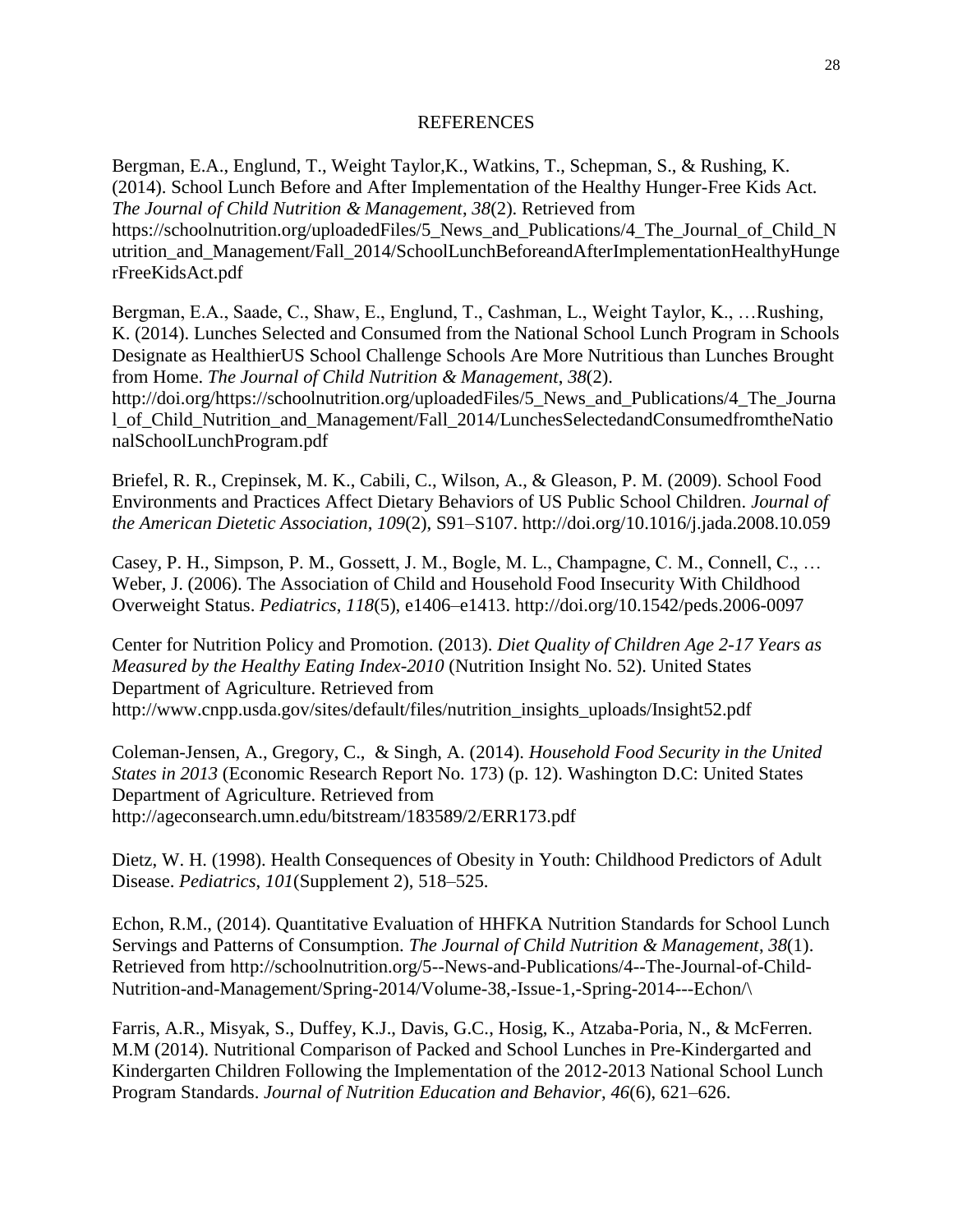http://doi.org/http://dx.doi.org/10.1016/j.jneb.2014.07.007

Federal Register. (2013, February 28). Federal Register | Child Nutrition Programs: Nondiscretionary Amendments Related to the Healthy, Hunger-Free Kids Act of 2010. Retrieved May 14, 2015, from https://www.federalregister.gov/articles/2013/02/28/2013-04116/childnutrition-programs-nondiscretionary-amendments-related-to-the-healthy-hunger-free-kids-act-of

Florence, M. D., Asbridge, M., & Veugelers, P. J. (2008). Diet Quality and Academic Performance\*. *Journal of School Health*, *78*(4), 209–215. http://doi.org/10.1111/j.1746- 1561.2008.00288.x

Guenther, P.M., Casavale, K.O., Reedy, J., Kirkpatrick, S.I., Hiza, H.A., Kuczynski, K.J., … Krebs-Smith, S.M. (2012). Update of the Healthy Eating Index: HEI-2010. *Journal of the Academy of Nutrition and Dietetics*. http://doi.org/10.1016/j.jand.2012.12.016

Guthrie, J., Newman, C., & Ralston. K., (2009). USDA School Meal Programs Face New Challenges, *24*(3).

Hastert, T. A., & Babey, S. H. (2009). School Lunch Source and Adolescent Dietary Behavior. *Preventing Chronic Disease*, *6*(4). Retrieved from http://www.ncbi.nlm.nih.gov/pmc/articles/PMC2774631/

Healthy Eating Index | Center for Nutrition Policy and Promotion. (n.d.). Retrieved May 14, 2015, from http://www.cnpp.usda.gov/healthyeatingindex

Healthy Schools | Let's Move! (2015). [government]. Retrieved May 14, 2015, from http://www.letsmove.gov/healthy-schools

Healthy Weight: Assessing Your Weight: BMI: About BMI for Children and Teens | DNPAO | CDC. (2014). Retrieved May 11, 2015, from http://www.cdc.gov/healthyweight/assessing/bmi/childrens\_bmi/about\_childrens\_bmi.html#Wha t%20is%20BMI%20percentile

House Report 104-561 (1996, May 7). Retrieved May 14, 2015, from http://www.gpo.gov/fdsys/pkg/CRPT-104hrpt561/html/CRPT-104hrpt561.htm

Jeffries, J. K., Thayer, L. M., Hennink-Kaminski, H., & Noar, S. M. (2015). Rural Adults' Perspectives on School Food in a North Carolina County. *Preventing Chronic Disease*, *12*. http://doi.org/10.5888/pcd12.140484

Kennedy, E., Bowman, S.A., Lino M., Gerrior, S.A., & Basiotis, P.P. (1998). Diet Quality of Americans. USDA. Retrieved from http://www.ers.usda.gov/media/91034/aib750e\_1\_.pdf

Lutz, S.M, Hirschman, J., & Smallwood, D.M. (1994). Policy Development and Economic Impacts. In *National School Lunch and School Breakfast Program Reforms* (pp. 371–384). Washington D.C: United States Department of Agriculture. Retrieved from http://www.ers.usda.gov/media/91088/aib750r\_1\_.pdf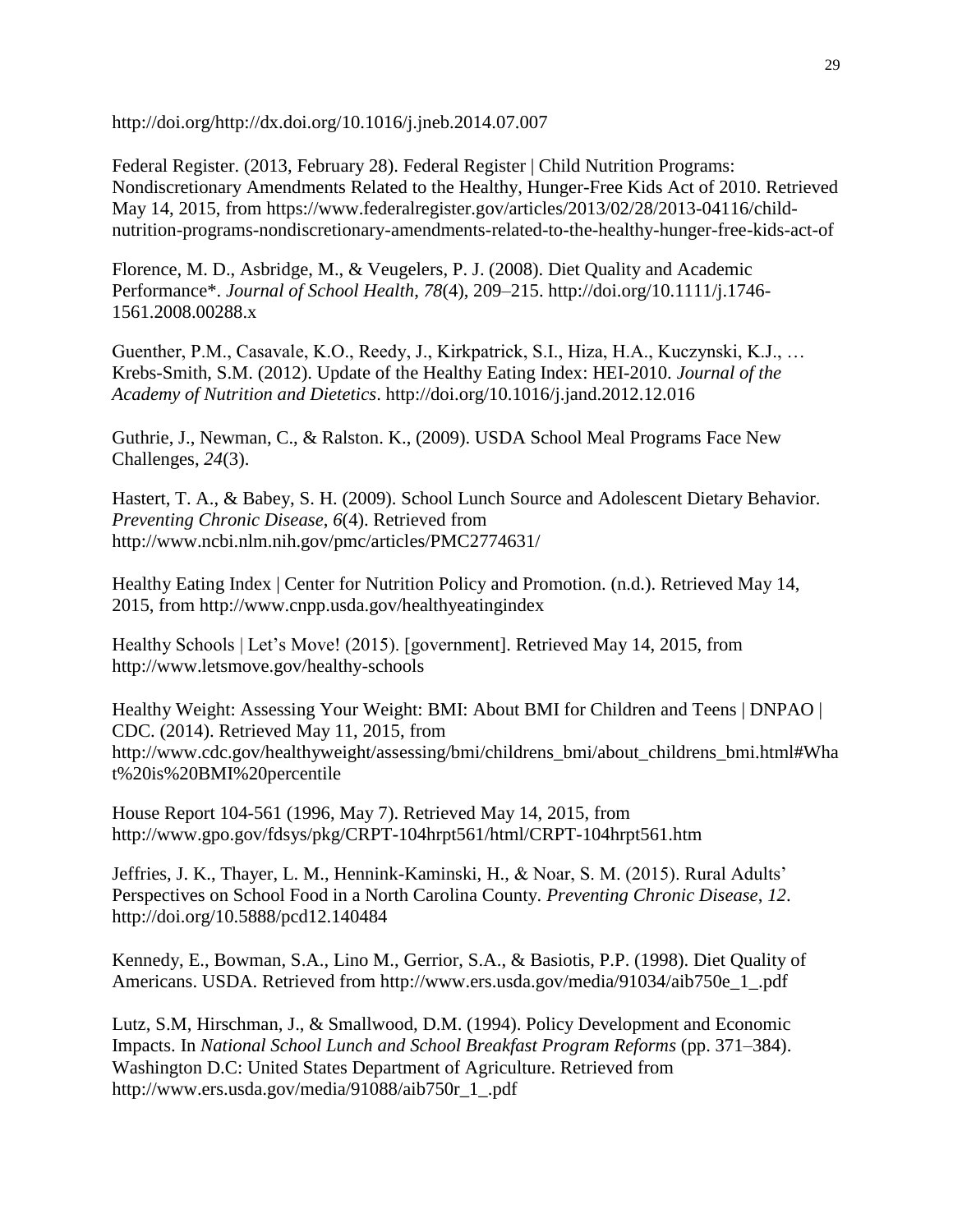National School Lunch Act | Food and Nutrition Service. (2010, June 17). [United States Department of Agriculture]. Retrieved May 14, 2015, from http://www.fns.usda.gov/nslp/history\_5#natact

Newman Elementary School. (2014). Purple Power Bean Wrap. USDA. Retrieved from http://www.fns.usda.gov/sites/default/files/purplewrap-cc.pdf

Office of the Surgeon General (US). (2010). *The Surgeon General's Vision for a Healthy and Fit Nation*. Rockville (MD): Office of the Surgeon General (US). Retrieved from http://www.ncbi.nlm.nih.gov/books/NBK44660/

Ogden, C.L., Carroll, M.D., Kit, B.K., & Flegal. K.M., (2014). Prevalence of Childhood and Adult Obesity in the United States, 2011-2012. *Journal of the American Medical Association*, *311*(8). http://doi.org/doi:10.1001/jama.2014.732

OSPI. (2014). Child Nutrition Program - HealthierUS School Challenge [government]. Retrieved May 14, 2015, from http://www.k12.wa.us/ChildNutrition/HealthierSchool/default.aspx

Ralston, K., Newman, C., Clauson, A., Guthrie, J., & Buzby. J. (2008). *The National School Lunch Program Background, Trends, and Issues* (Economic Research Report No. 61). Washington D.C: United States Department of Agriculture. Retrieved from http://files.eric.ed.gov/fulltext/ED502404.pdf

Reilly, J. J., Methven, E., McDowell, Z. C., Hacking, B., Alexander, D., Stewart, L., & Kelnar, C. J. H. (2003). Health consequences of obesity. *Archives of Disease in Childhood*, *88*(9), 748– 752. http://doi.org/10.1136/adc.88.9.748

Smith, S. M. K., Guenther, P. M., Subar, A. F., Kirkpatrick, S. I., & Dodd, K. W. (2010). Americans Do Not Meet Federal Dietary Recommendations. *The Journal of Nutrition*, jn.110.124826. http://doi.org/10.3945/jn.110.124826

Stang, J. (2010). Position of the American Dietetic Association: Child and Adolescent Nutrition Assistance Programs. *Journal of the American Dietetic Association*, *110*(5), 791–799. http://doi.org/10.1016/j.jada.2010.02.025

Story, M., Nanney, M. S., & Schwartz, M. B. (2009). Schools and Obesity Prevention: Creating School Environments and Policies to Promote Healthy Eating and Physical Activity. *Milbank Quarterly*, *87*(1), 71–100. http://doi.org/10.1111/j.1468-0009.2009.00548.x

Turner, L., & Chaloupka, F. J. (2014). Perceived Reactions of Elementary School Students to Changes in School Lunches after Implementation of the United States Department of Agriculture's New Meals Standards: Minimal Backlash, but Rural and Socioeconomic Disparities Exist. *Childhood Obesity*, *10*(4), 349–356. http://doi.org/10.1089/chi.2014.0038

USDA. (2012, April 26). Grain Requirements for the National School Lunch Program and